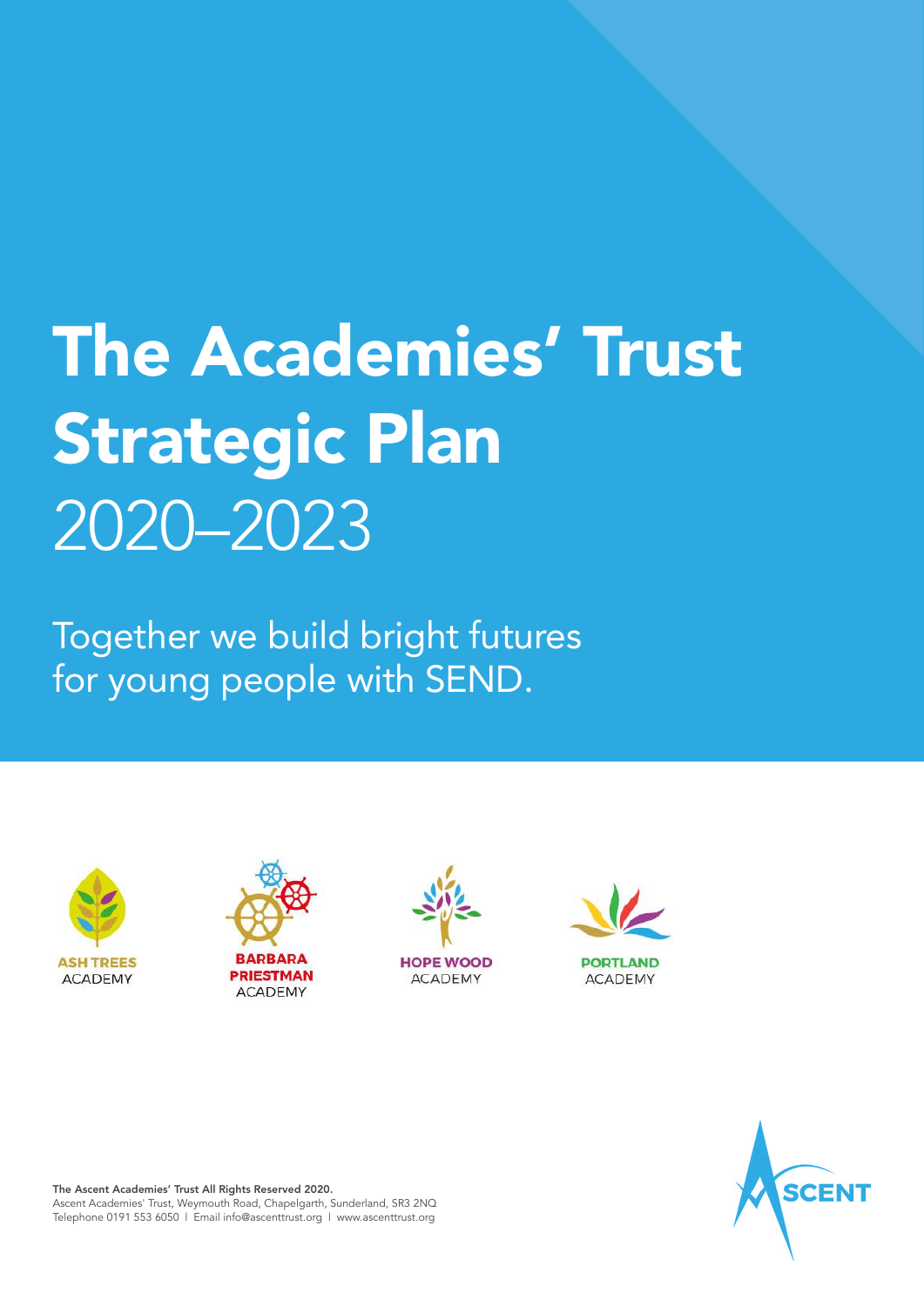

## Contents

| <b>1.0 Mission and Value</b>                           | $\overline{2}$ |  |
|--------------------------------------------------------|----------------|--|
| 2.0 Context                                            | 3              |  |
| 3.0 Overview by Lynn Watson, Chair of the Ascent Board | 4              |  |
| <b>4.0 Education Continuity Planning</b>               | 5              |  |
| 5.0 Sustainable Improvement within Ascent              | 6              |  |
| <b>6.0 Objectives</b>                                  | 7              |  |
| 7.0 Monitoring and Accountability - Achieving Our Aims | 9              |  |
| <b>8.0 Financial Plan</b>                              | 28             |  |
| 9.0 Growth Strategy                                    | 26             |  |
| <b>10.0 Glossary</b>                                   | 29             |  |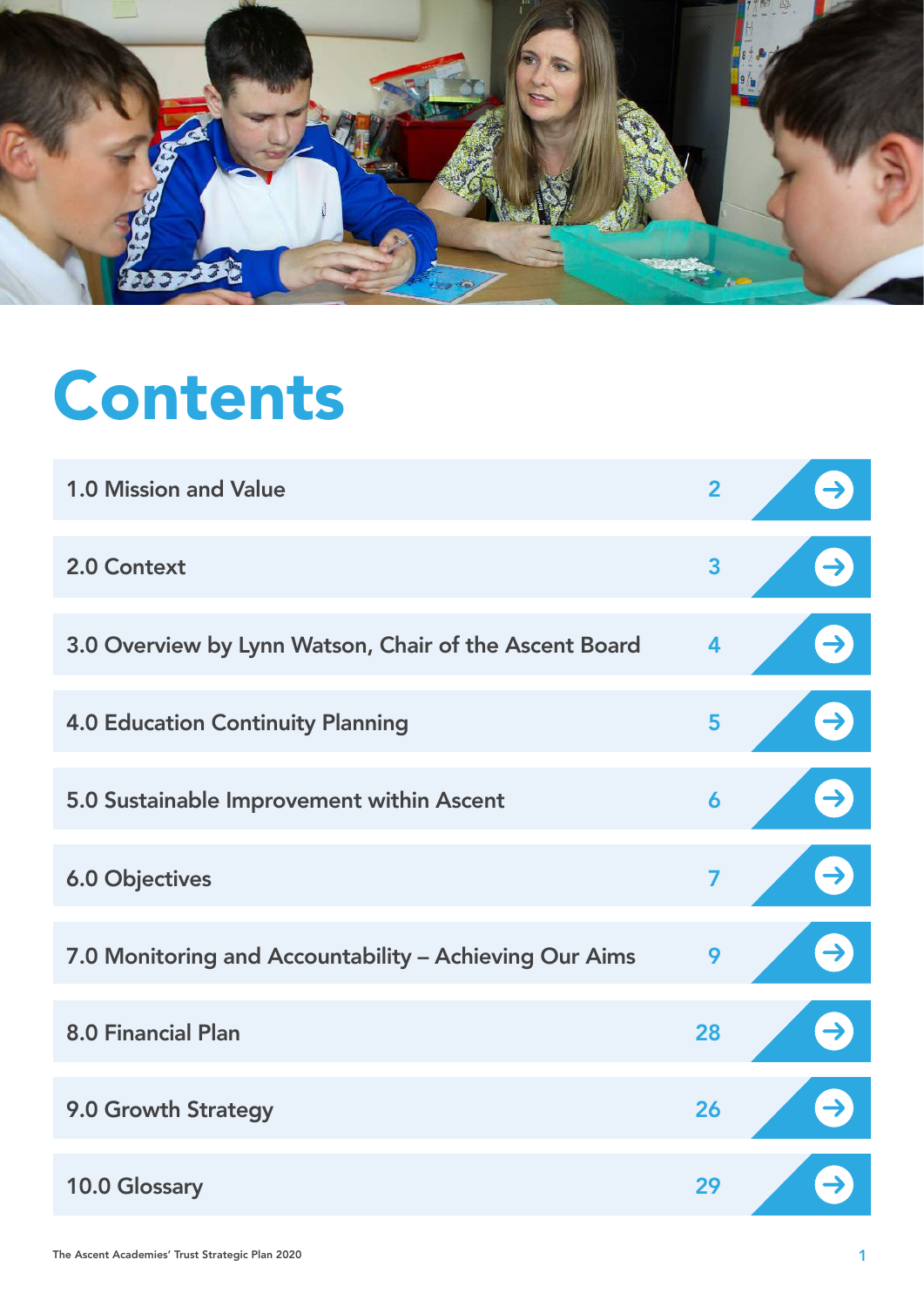

## 1.0 Mission and Values

### **Mission**

Together we build bright futures for young people with SEND.

### Vision

We will create learning environments where young people thrive, developing physically, academically, socially and emotionally. We will ignite curiosity, ambition, aspiration and aptitudes in our young people so they can play the fullest part possible within their communities.

### Values

We have **high expectations** of ourselves and our pupils and celebrate our achievements.

We embrace difference, celebrate diversity and promote equality.

We continually learn in order that we can respond to the needs of our young people and we continually improve through sharing and creating best practice models

We **build impactful collaborations** in our staff team across the Trust, with parents and with wider partnerships

We respect each person's distinctive contribution and develop their talents and work productively together.



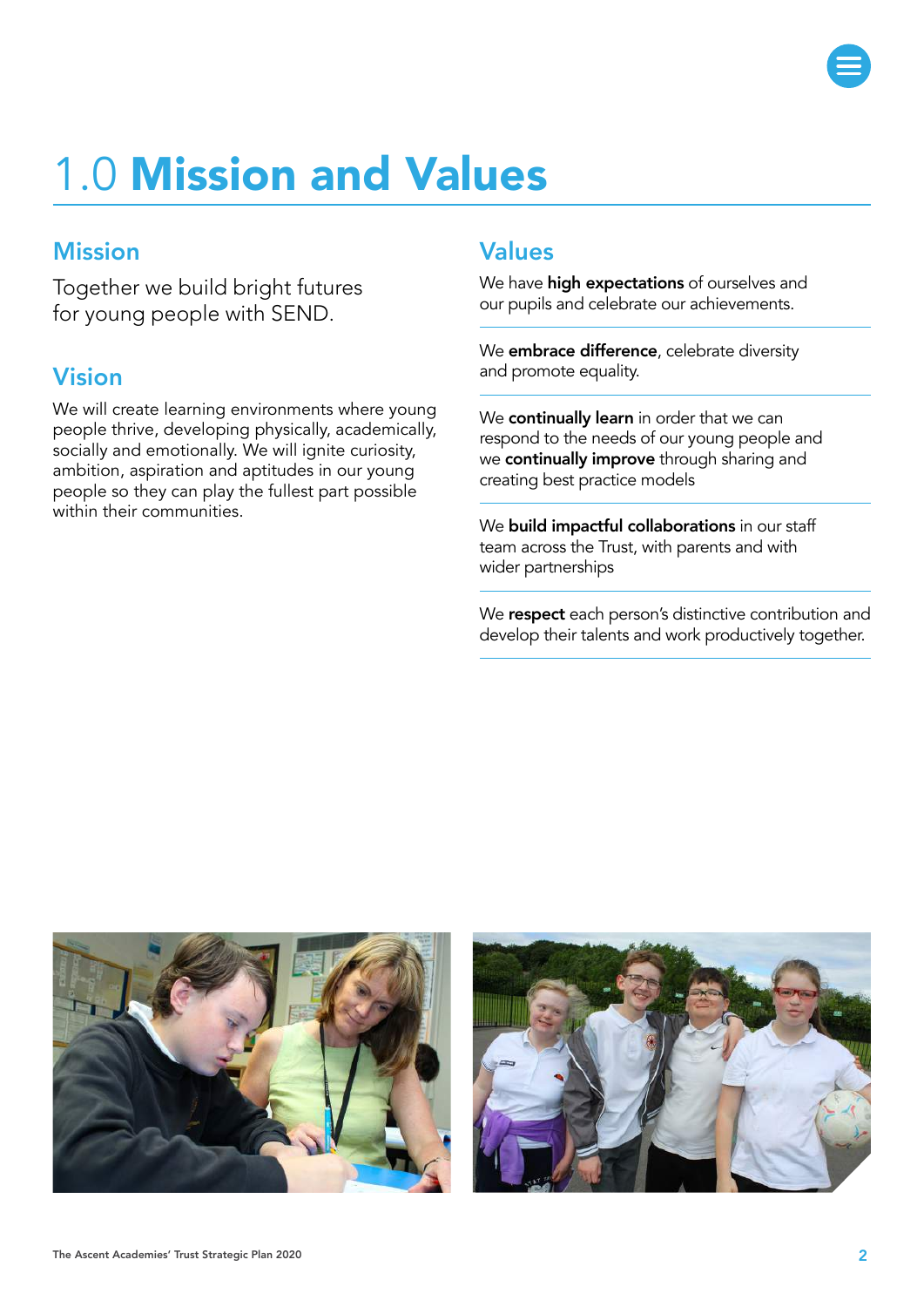

## 2.0 Context

The Ascent Academies' Trust was established in August 2012 to provide a home for special schools within the North East that wanted to convert to academy status.

The Trust currently has four academies who have joined under sponsored and voluntary converter arrangements. The Trust works with three different Local Authorities in dynamic and strategic partnership to transform provision and outcomes for the children in their care. Alongside the improvement work in its current member academies, the Trust is working actively with the LA's and the Regional Schools Commissioner (RSC) to grow its family of academies in line with our growth strategy. This will enable a greater level of system-led improvements, further opportunities for collaboration between leaders and staff at all levels of the organisation and better economies of scale, vital in the current challenging economic climate.

#### The Ascent Academies' Trust provides an opportunity for special schools to convert to academy status within a well-established organisation that enables;

Good or better schools to thrive in their own context and in line with their own vision and values;

Struggling special schools to thrive with specialist and bespoke support matched to our children's needs;

Dynamic collaboration, working in conjunction with a range of partners, to deliver tailored programmes of school improvement that will meet the needs of each academy;

Strong, experienced leadership and challenging governance;

High quality services available to academies that will support improvements to teaching and learning, allowing schools to focus on their core business rather than being distracted by academy business;

Flexibility to meet schools where ever they are on their journey and to adapt to their specific circumstances;

Opportunity to operate in close partnership and strong relationship with Local Authorities and the RSC for the good of our academies.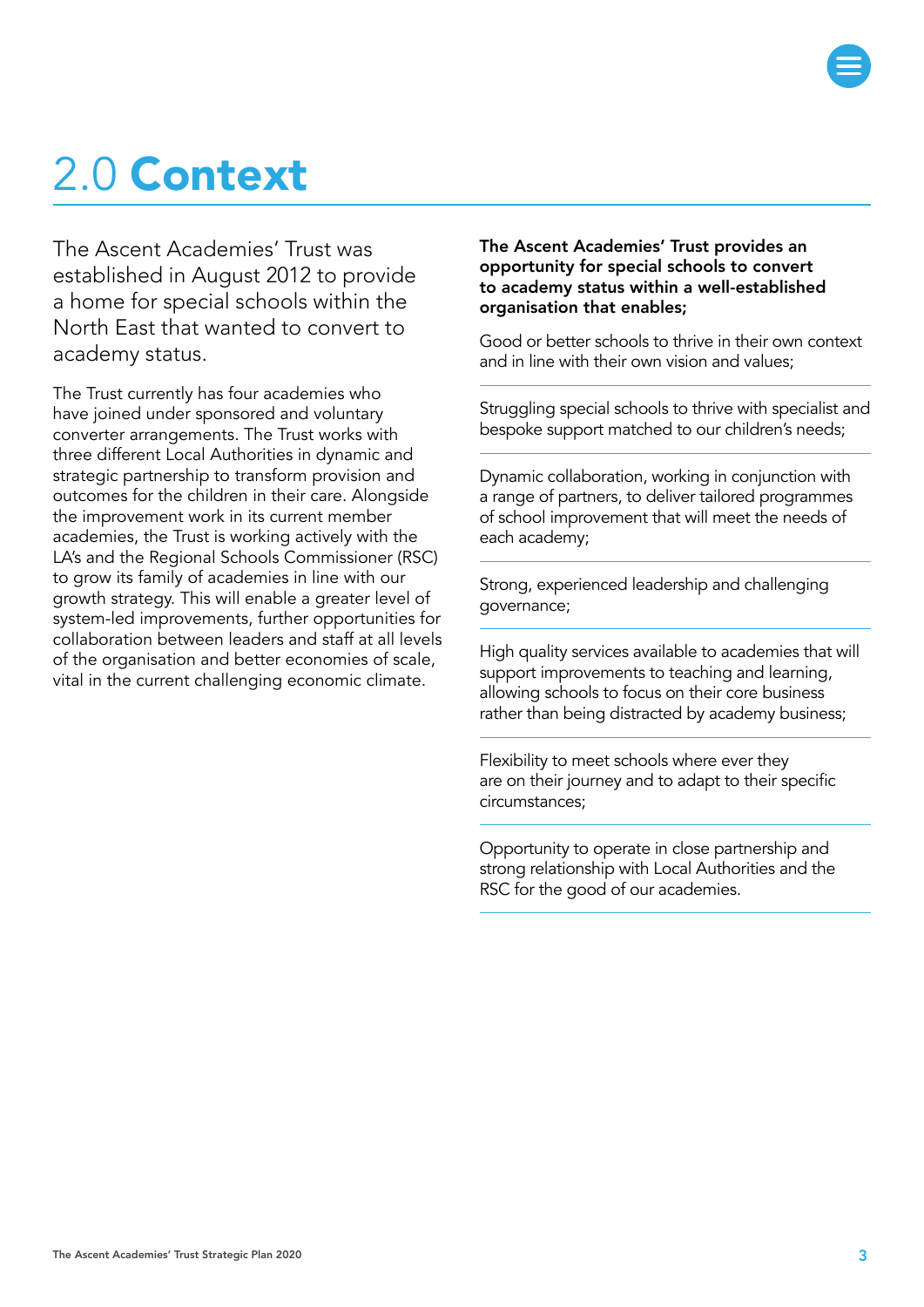

## 3.0 Overview by Lynn Watson, Chair of the Ascent Board



 We continue to strengthen the leadership capacity of the Trust by appointing new Trustees with the skills, knowledge and experience that match the gaps identified within our skills audit. We have 5 members all of whom have a deep understanding of our Trust and how we work.

We are pleased with the progress we have made in our journey of continuous improvement over the time of the last strategic plan. The good Ofsted inspections of all academies have provided important positive external feedback about our work. The inspections have identified the strengths within the leadership of Trustees and senior leaders, and in our leadership of student well-being.

This 3 year plan begins in a time when the global pandemic has radically changed the face of education, some temporarily and others maybe longer term. The vast majority of our young people have had months of not being at school and experiencing remote learning. They have been isolated from their wider families, peers and teachers. Many young people and staff have been anxious and some have suffered bereavement or illness. Therefore this plan will focus strongly on pupil and staff well-being. In 2016 the Trust undertook their first staff Health and Well-being survey. Since then we have seen year on year improvements in all aspects of the well-being survey. The information is well-used by leaders in each academy and the executive team to identify how we can best support our staff. This continues to be a priority of the Trust, as we aim to reduce staff absence and futher build on the well-being of our staff teams over the next three years of the plan.

Key staffing reductions in our Trust over the past few years has enabled us to manage a healthy mid term budget forecast despite funding challenges, whilst still maintaining high quality education for our young people. However, this is going to be a constant challenge as the government navigates its way out of the pandemic and rebuilds the economy.

During the last few years we have developed key partnerships locally and nationally and now have a voice that impacts on government, DfE and other strategic groups. Our local partnership of special schools (NE Challenge Partner Hub) is an active collaboration of schools across the region who work together towards common aims. The part-time secondment of our Director of Academy Improvment to Nasen has raised the profile of Ascent and provided us with invaluable knowledge and CPD.

During the last year we have strengthened our communications with all stakeholders and we will work with our leadership teams to build on their feedback.

This new plan establishes our vision for the future, setting out clear aspirations linked to measurable aims. This will allow Trustees to hold the leadership of the Trust to account and measure progress towards our strategic ambitions.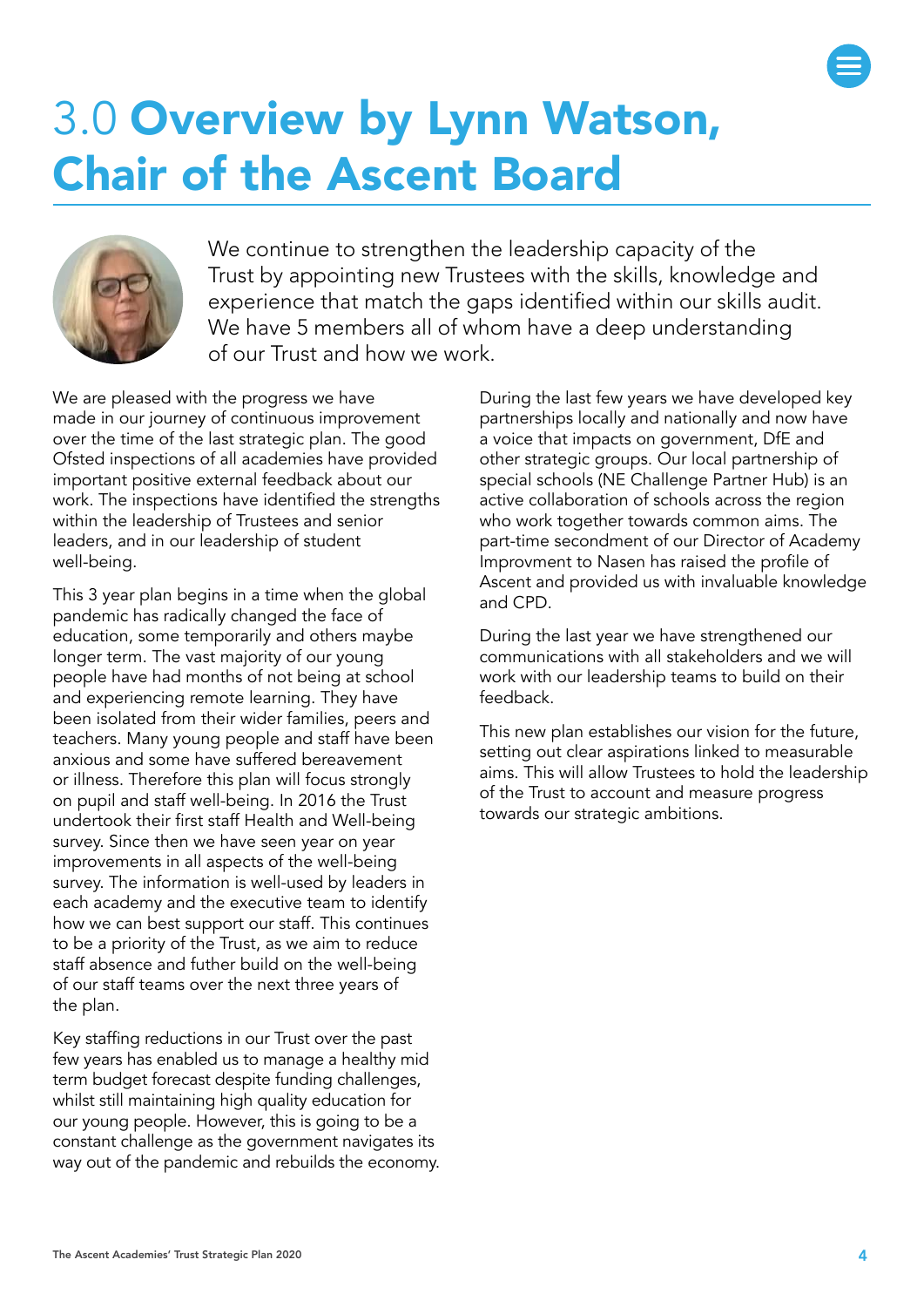

## 4.0 Education Continuity Planning

We know the educational, emotional, social and economic impact of COVID-19 will be significant. We are committed to ensuring that as many pupils as possible return to formal schooling in the autumn of 2020 in the safest possible way.

Despite our best efforts, groups of children will return to school having missed substantial parts of their planned educational experience. Our young people will have missed social interaction with peers and adults, missed routine and the familiar pulse of the school day, week and terms.

There is no universal experience of, or response to the lockdown, but we know that some families are under considerably more pressure confined in their homes. We know there has been an increase in domestic violence, an increase in challenging behaviours from our young people and increased social isolation and anxiety. We believe there will be implications of the lockdown for mental ill health. Some children and young people, and staff will be bereaved. There are families we were already worried about before COVID-19. For some of these, the lockdown will have intensified stress on family life. There are also families where we had some concerns – and some others where we had no concerns – who are now under considerable pressure. For some families, the economic consequences are likely to be felt for some time to come. The strong likelihood is that we will see a rise in child poverty and the associated effects that has on learning.

This analysis leads us to propose some principles that we believe should underpin decisions about education continuity planning:

- 1. Equity: the just provision and distribution of resources to pupils in a way that reflects their needs and requirements, positively impacting those who have increased vulnerabilities, have experienced the most detriment to their learning and the lowest engagement with remote education.
- 2. Resilience: the need to find solutions that adapt well in the face of multiple stresses on individuals, families, schools and the sector and can take account of local lockdowns.
- 3. Flexibility: leaders must be trusted to exercise discretion and good judgement to suit their context and in the best interests of their pupils, parents and communities based on acceptable minimum levels of provision.
- 4. Kindness: A gentle approach with staff returning to work, understanding that their lives may have changed significantly through lockdown and they are returning to an unfamiliar school, changed significantly to deliver education during the pandemic.

We are planning for multiple scenarios for September (rotas, full return when it is safe to do so, and possible local lockdown).We need to consider how we build curriculum resilience so that schools can move easily between remote teaching activity and classroom teaching. To safeguard pupils' learning against the likely scenario of further disruption during the period of the pandemic, a refined approach to blended learning approaches will be necessary. Pupils will need to be able to move quickly between complementary programmes of remote and school-based learning, with schools seeking to optimise the benefits of each. This needs to be kept simple as introducing more complexity may mitigate against the most effective interventions, the things that schools do well - strong, purposeful quality first wave teaching; a well-planned curriculum; powerful welfare and pastoral support. In particular we need to consider mental health and bereavement support for staff and students.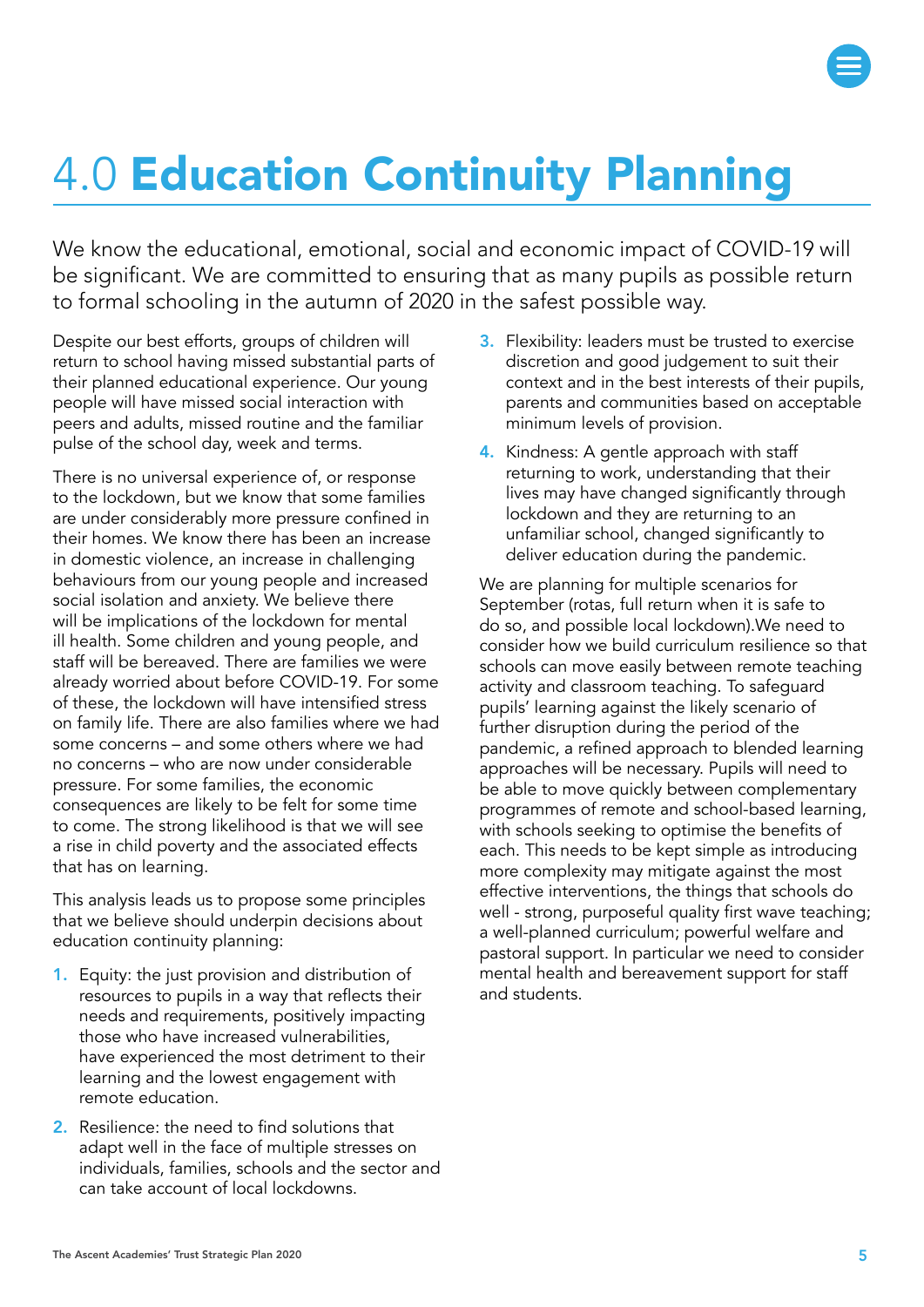

## 5.0 Sustainable Improvement Within Ascent

We have an ambitious vision that needs to under-pinned by shared values and high levels of trust. In Ascent we aim to build bright futures for our young people with SEND, and to this end we must work collaboratively and ethically. We are in a multi-academy Trust because we believe in, and value collaboration, knowing that we are stronger together.

Our improvement model can be described thus;

|                                    | <b>VISION, VALUES,</b><br><b>AND CULTURE</b>                                                                                                      | <b>PEOPLE, LEARNING</b><br><b>AND CAPACITY</b>                                                            | <b>ASSESSMENT,</b><br><b>CURRICULUM AND</b><br><b>PEDAGOGY</b>                                                                                                            | <b>QUALITY</b><br><b>ASSURANCE AND</b><br><b>ACCOUNTABILITY</b>                                                                         |
|------------------------------------|---------------------------------------------------------------------------------------------------------------------------------------------------|-----------------------------------------------------------------------------------------------------------|---------------------------------------------------------------------------------------------------------------------------------------------------------------------------|-----------------------------------------------------------------------------------------------------------------------------------------|
| <b>Stage 1</b><br><b>Stabilise</b> | Planned urgent priorities to<br>ensure safe environment<br>Reactive decision making                                                               | Review of roles against<br>expertise<br>High visibility of leaders                                        | Ensuring basics are in place<br>Imposed curriculum and<br>assessment processes                                                                                            | Ensuring key policies and<br>practice are in place<br>High levels of support<br>for staff                                               |
| <b>Stage 2</b><br>Repair           | Stated vision and<br>shared values<br>Establishing positive culture                                                                               | Effective recruitment and<br>retention of staff<br><b>CPD</b><br>Clarity of roles and<br>responsibilities | Staff contribution to<br>curriculum and assessment<br>developments<br>Expert teachers drafted<br>in to bolster and share<br>good practice                                 | Looking for new habits<br>to embed<br>Begin to challenge based<br>on facts and outcomes                                                 |
| <b>Stage 3</b><br>Improve          | Establish trust and respect<br>amongst leaders<br>Collaboration                                                                                   | <b>Embedding strategies</b><br>and approaches<br>Spotting talent and<br>growing leaders                   | Shared curriculum with<br>developmental staged<br>expectations<br>Outcomes improving<br>Strong performance<br>management                                                  | Internal and external<br>peer review<br>High support and<br>high challenge<br>General data collection to<br>identify outcomes of groups |
| <b>Stage 4</b><br><b>Sustain</b>   | Leading across schools<br>Confidence in performance<br>Beginnings of innovative<br>practice<br>Increased focus on longer<br>term improvement plan | Deployment of leaders<br>across the Trust to meet<br>need                                                 | Shared principles for<br>high quality teaching and<br>learning begin to impact<br>Active contribution to Trust<br>improvements<br>Empowering those who<br>can to innovate | Fit for purpose data<br>collection and analysis<br>based on individual<br>progress<br>High support and high<br>challenge                |
| Stage 5<br>Innovate                | Alignment around shared<br>practices that support<br>improvement<br>Leaders work for the<br>benefit of all                                        | Knowledge sharing,<br>research and innovation<br>Capacity to lead on aspects<br>on Trust wide improvement | Evidence based research<br>Innovation<br>Risk taking<br>Increased freedoms for<br>practitioners-empowerment                                                               | High challenge and<br>high support<br>Bespoke QA based on<br>needs of organisation                                                      |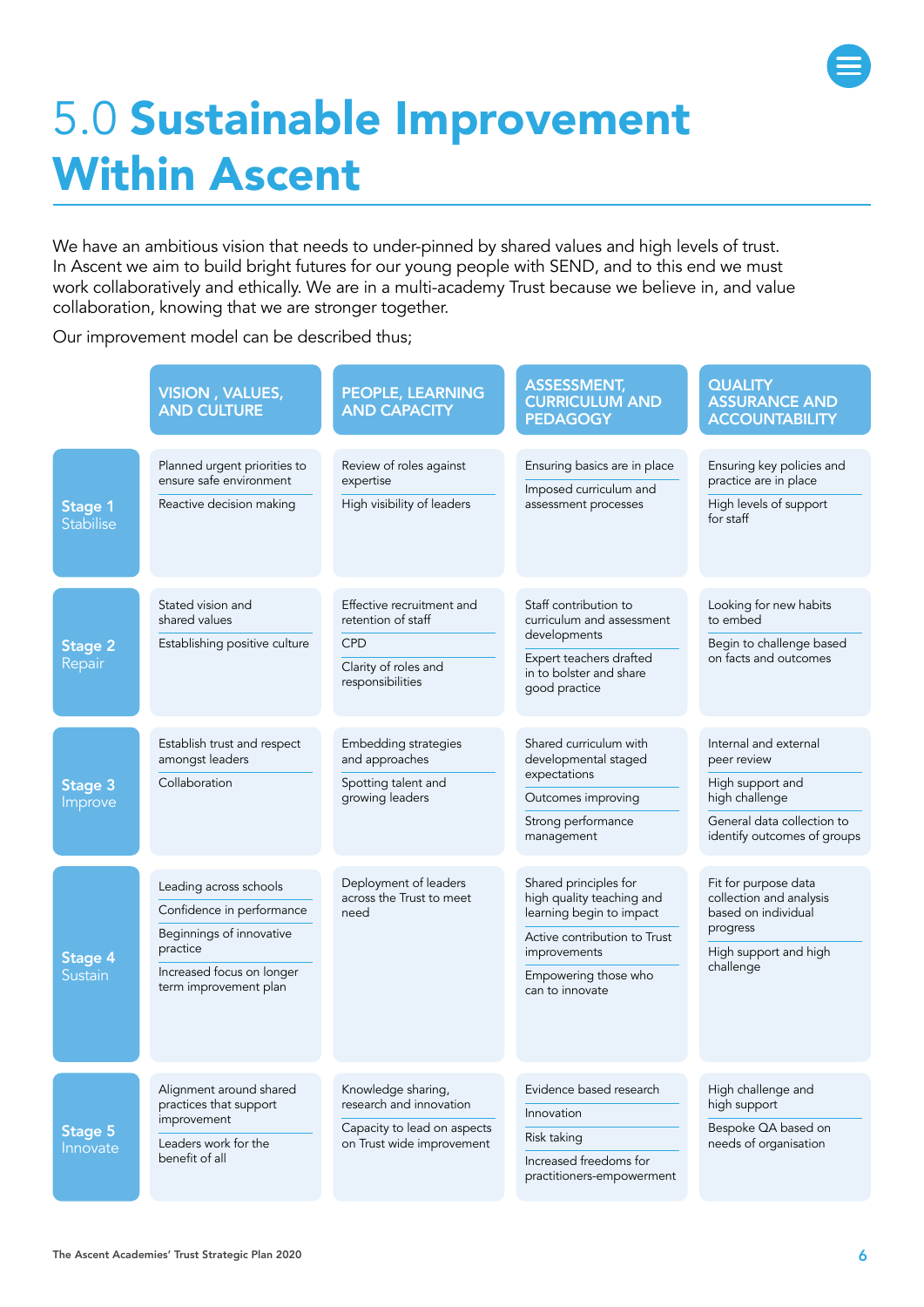

## 6.0 Objectives

## Strategic Ambitions

#### Outcomes 2023

By 2023 all of our current academies will:

Be confidently good or better and have developed aspects of exceptional provision and practice

Have adopted an ethical leadership model that supports all decision making in our Trust

Be increasingly sustainable within our buildings, behaviours, procurement and curriculum offer

Offer a dynamic, shared curriculum and assessment system that supports academic progress, emotional well-being and the development of independence and results in the best destinations for individuals

Be high performing and improving academies that continuously respond to the changing needs of their populations;

Have clearly benefited from partnership with one another to offer shared curriculum, leadership, staffing, facilities and resources;

Have identified and secured positions for future leaders to gain experience

Continued to improve the well-being and attendance of its staff and students;

Continued effective financial management;

Respond to local need in SEND, growing the Trust in a considered and measured way

### Strategic Aims

#### Outcomes for students

#### All academies enabled to reach good or better outcomes for students.

- A. To improve subject knowledge for teachers and teaching assistants so that all pupils achieve well in line with the academies' expectations and the quality of education is good or better.
- **B.** To secure high quality teaching and learning by ensuring all teachers and teaching assistants have a sound understanding of SEND in each academy.
- C. To ensure that Trust & statutory assessment and recording mechanisms are able to clearly demonstrate the small incremental steps of learning made by our learners with complex needs.
- D. To develop a communication strategy across the Trust that enables functional literacy and a love of reading for all students.
- E. To increase the number of student leavers who enter employment, internships and voluntary work.

#### Academy Improvements

To establish a self-sustaining, system-led, collaborative approach to improvement that enables rapid improvement where required.

- A. To secure an accurate and robust self-evaluation process within the Trust that is supported by a programme of external quality assurance review across all academies.
- **B.** To develop high quality Trust wide/CP network training, research and educational development programmes.
- C. To build stronger links with our Challenge Partner schools locally and Nationally.
- D. To secure and maintain a strong profile of teaching and learning across the Trust.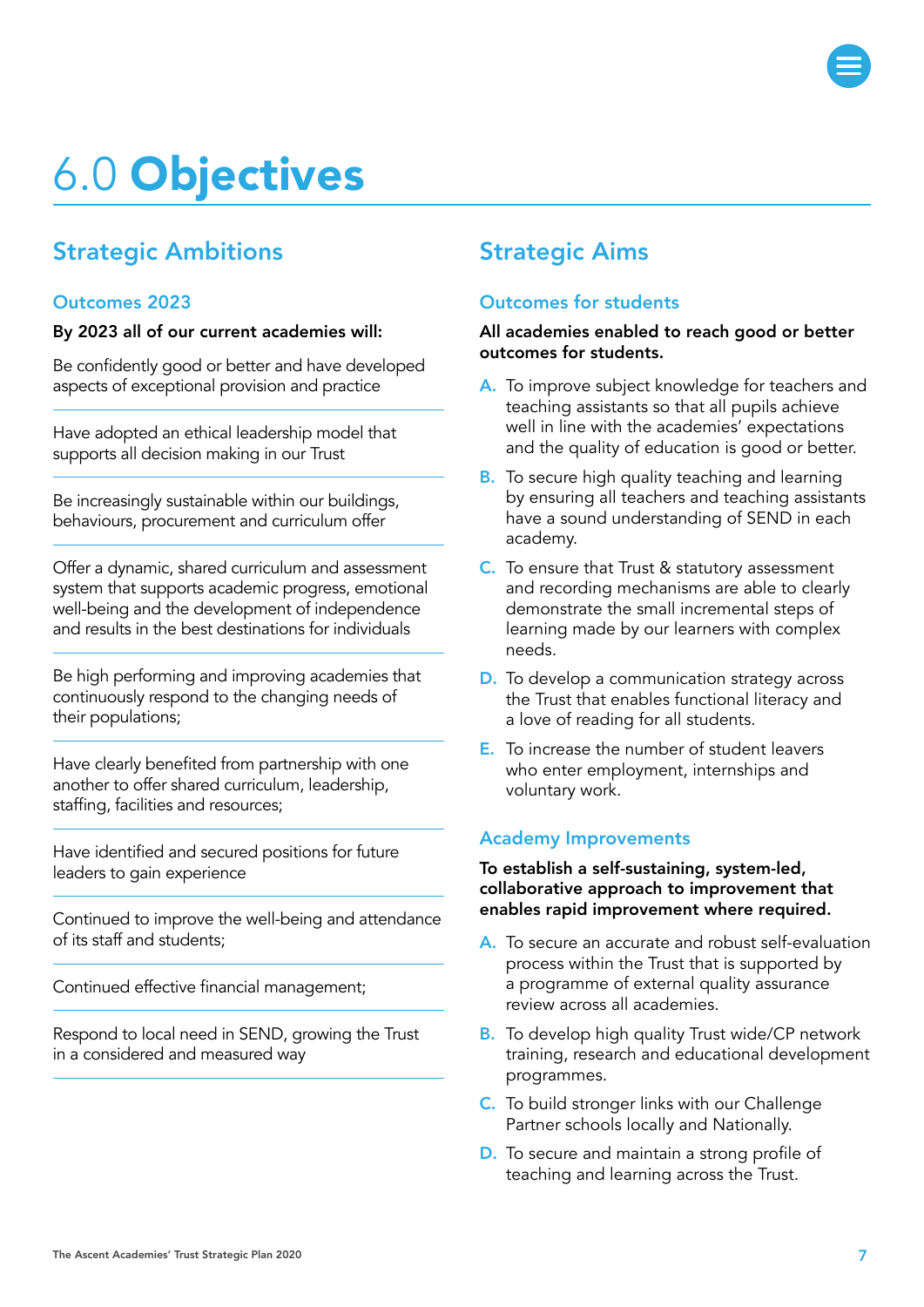

#### People

#### To improve staff and student well-being, improving staff recruitment, retention and attendance along with pupil attendance and engagement.

- A. To increase staff autonomy through permission to innovate and lead on aspects of role
- **B.** To secure retention of good staff and recruitment of high quality staff through a range of well-being support, professional development and collaboration
- C. To improve staff and student well-being post pandemic through mental health openness, education and support
- D. To prepare young people for a lifetime of sustainable living through our teaching, fabric, and day to day practice

#### Leadership

To ensure high quality leadership and governance at Trust Board, Committees and the Local Accountability Body (LAB).

- A. To implement the ethical leadership framework across the Trust, starting with trustees, ensuring that all decision making is made on the ethical framework.
- **B.** To ensure that all leaders, aspirant leaders, teachers and TAs have access to the Liberating Leadership/pioneering professionals training, Insights training and ethical leadership framework in order that we develop a shared understanding of leadership behaviours.
- C. Strong, regular communication to all stakeholders about the Trust's progress towards its aims from Trustees, the Executive Team and Heads to staff, parents and students.
- D. To ensure that leadership of staff and student safeguarding and well-being enables all staff and students to thrive in a safe, restorative and welcoming environment.

#### **Business**

#### To strengthen the Trust and ensure future sustainability, efficiency and growth (including incorporating new academies).

- A. To develop the structure of the organisation.
- **B.** To deliver high quality services and support to academies.
- C. To deliver a strong financial plan.
- D. To maintain measured and systematic growth.

#### **Resources**

#### To ensure that all Trust resources are well-used, maintained and managed to ensure improvement, capacity and growth for the future.

- A. To ensure all buildings are fit for purpose, sustainable, safe and well-maintained.
- **B.** To ensure that IT infrastructures are fit for purpose, secure and accessible.
- C. Finance management systems and controls are strong and robust.
- D. HR systems and processes are safe, transparent, supportive and efficient.

#### **Sustainability**

#### To ensure that our Trust is a model for sustainability through:

- A. Minimisation of waste and engage in sustainable procurement using goods and services of high environmental and ethical standards and from locally sourced materials where possible.
- **B.** Manage and, where possible, design buildings in ways that visibly demonstrate sustainable development to everyone who uses the school.
- C. To use sustainable travel where vehicles are only used when absolutely necessary and then less polluting vehicles are used.
- D. To ensure our school meals service sources ethical and sustainable food and drink.
- E. To become as energy efficient as possible, using renewable energy, water conservation, and use our school grounds to encourage wild life and nature.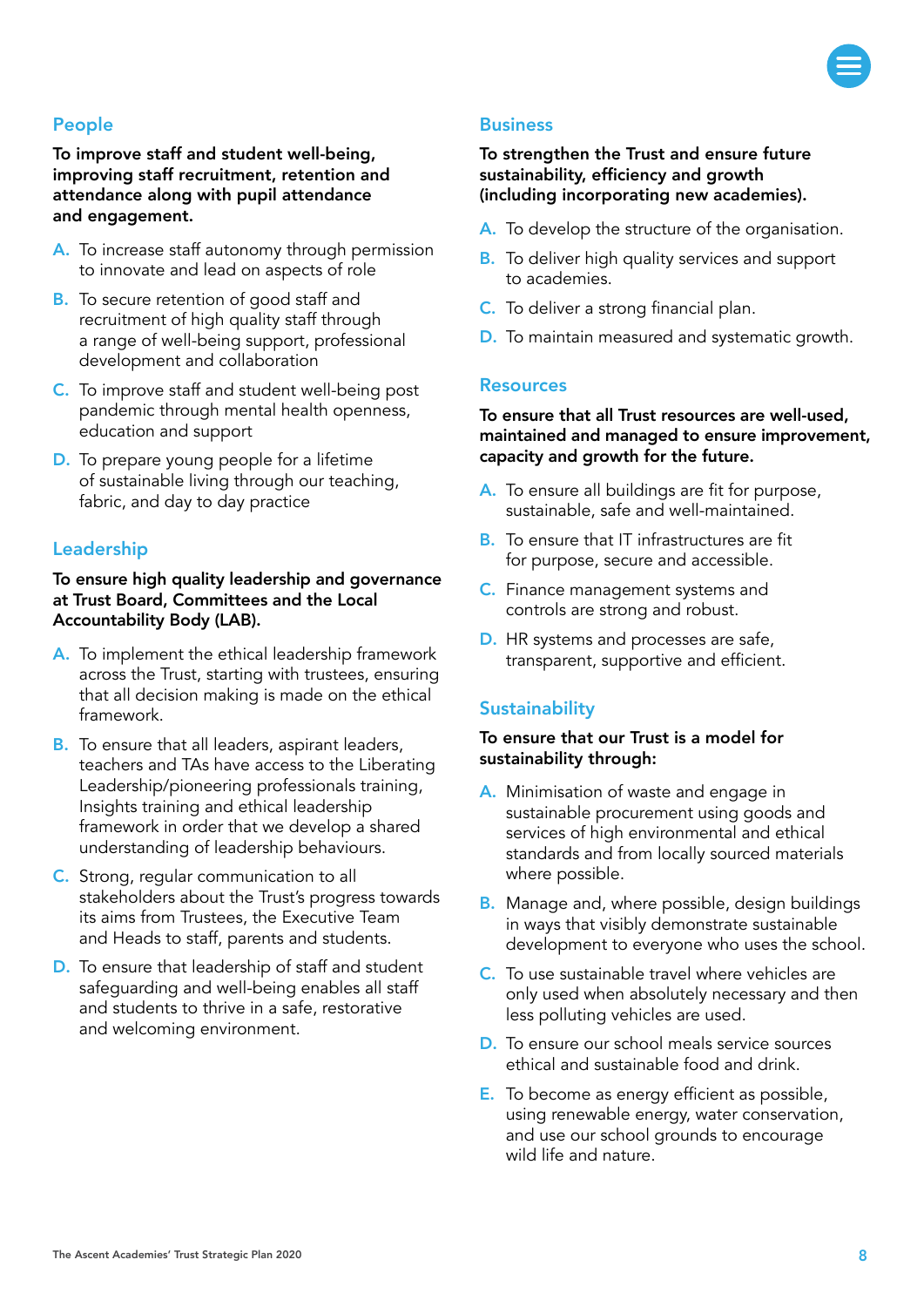## 7.0 Monitoring and Accountability – Achieving Our Aims.

The strategic plan will be monitored at all levels of governance and leadership. The following sections below demonstrate how our strategic aims are translated in to success criteria, the evidence that Trustees and leaders will request in order to judge and rate our KPIs and the risk associated with not achieving a specific aim.

## Outcomes for Students 2023

The provision of the highest quality teaching is well established and maintained through peer support, continuous professional development and a wellembedded coaching approach. Pupils experience a wide range of motivating and challenging, wellpitched learning opportunities across all subjects. Teachers confidently identify barriers to learning and plan ways to overcome these so students achieve well. There is a belief that all pupils can succeed whatever their individual circumstances. Assessment processes are well-honed to recognise the small incremental steps made by our young people with the most complex needs. A Trust wide communication strategy is in place that enables all students to be well-prepared for life beyond school.

### Current Position and next steps

Teaching and Learning has improved significantly and published expectations (Career ased Expectations) have supported this improvement. We now need to ensure that teachers have confidence in their subject knowledge and deep SEND knowledge. This is a key area for improvement across all subjects so pupils learning is well-planned and sequenced with key conceptual understanding fully embedded before students move on. In addition teachers and TAs need to have a good understanding of all aspects of SEND, how to overcome barriers to learning and ensure that all advice for our young people is used to support readiness to learn. We will use expertise within our leadership, teaching and TA team and in our wider network to to provide coaching & mentoring, professional development and support.

The Trust-wide core curriculum (maths, English, Science, IT and PHSEC) is becoming wellembedded in all academies, enabling teachers to share planning and resources.

Each academy has introduced Trust wide data systems to provide Trustees with comparative data. However, there are aspects of development within this strategic plan to ensure that the assessment process reflects our more complex pupil population, their stage of development and their rates of progress. The key factor for Trustees is to understand whether the academy has robust measures and aspirational targets for pupils. This will be established through the LAB and with interrogation of the data from senior leaders and Trustees. However, the focus in our academies will be on ipsative assessment, measuring an individual's progress over time against our aspirations for each individual in their EHCP.

The introduction of the Engagement profile in statutory assessment guidance will impact on how we assess the very small steps of progress we see in our young people with Profound and multiple learning difficulties. We are also responding to changes to the Early Learning Goals and assessment framework for children in EYFS and both aspects will take some time to embed.

A Trust wide communication strategy will be set out to identify the needs of young people at different stages of development. This will ensure that staff select the most appropriate means of communication and resources to enable young people to flourish. This is supported through communication training (ELKLAN level 3) which began in spring 2020 and will roll out to more staff over this 3 year plan. We also want to ensure that our young people are as literate as possible, from the early stages of recognising objects of reference to reading fluently, we need to embed a love of reading. This is fundamental to our students being prepared for adulthood.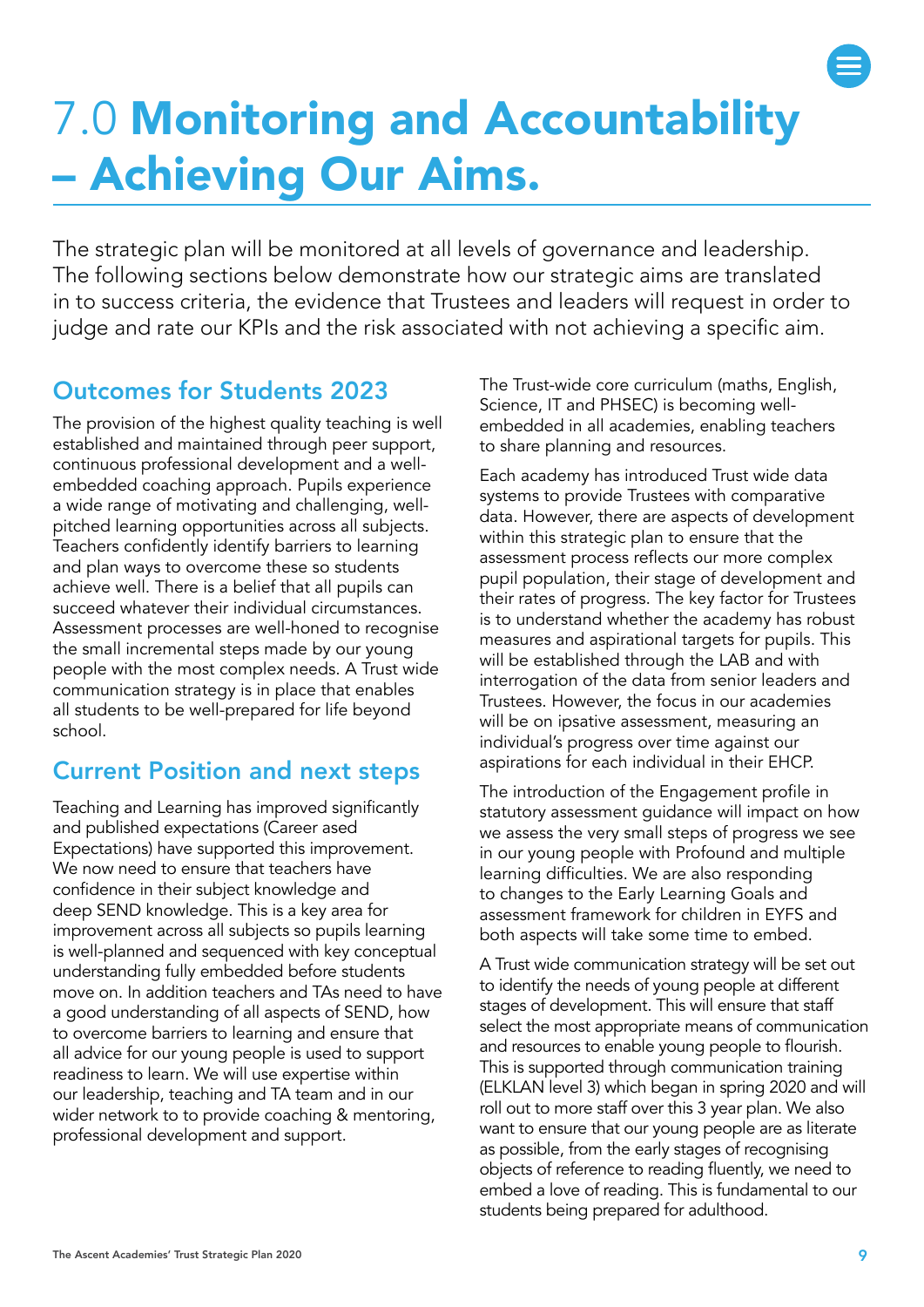

#### All academies enabled to reach good or better outcomes for students.

A. To improve subject knowledge for teachers and teaching assistants so that all pupils achieve well in line with the academies' expectations and the quality of education is good or better.

#### **OUTCOMES**

All academies enabled to reach good or better outcomes for students.

- B. To secure high quality teaching and learning by ensuring all teachers and teaching assistants have a sound understanding of SEND in each academy.
- C. To ensure that Trust & statutory assessment and recording mechanisms are able to clearly demonstrate the small incremental steps of learning made by our learners with complex needs.
- D. To develop a communication strategy across the Trust that enables functional literacy and a love of reading for all students.
- E. To increase the number of student leavers who enter employment, internships and voluntary work.

#### Success Criteria

| SC <sub>1</sub> | All teaching is good or better in each academy across all key stages and subjects. (LAB).                                                                                                |
|-----------------|------------------------------------------------------------------------------------------------------------------------------------------------------------------------------------------|
| SC <sub>2</sub> | Non-subject specialist teachers are well-supported to deliver good lessons overtime.                                                                                                     |
| SC <sub>3</sub> | Teaching assistants support learning well across all subjects.                                                                                                                           |
| SC <sub>4</sub> | Teachers use assessment well, understanding students' starting points and building on<br>learning in well-planned steps.                                                                 |
| SC <sub>5</sub> | The quality of education in all academies are judged to be good or outstanding in<br>OFSTED and other external inspections. (EXT).                                                       |
| SC <sub>6</sub> | Teachers and Teaching assistants understand students' barriers to learning.<br>They make appropriate adjustments to environment, resources and planned learning<br>using all MDT advice. |
| SC <sub>7</sub> | Assessment and recording systems are developed so teachers and TAs can identify<br>clear steps of individualised progress for pupils with complex learning needs. (LAB).                 |
| SC <sub>8</sub> | Pupils are well-equipped to communicate at a level appropriate to need and they<br>become literate developing a love of reading. (QA).                                                   |
| SC <sub>9</sub> | There are year on year increases of students accessing supported employment                                                                                                              |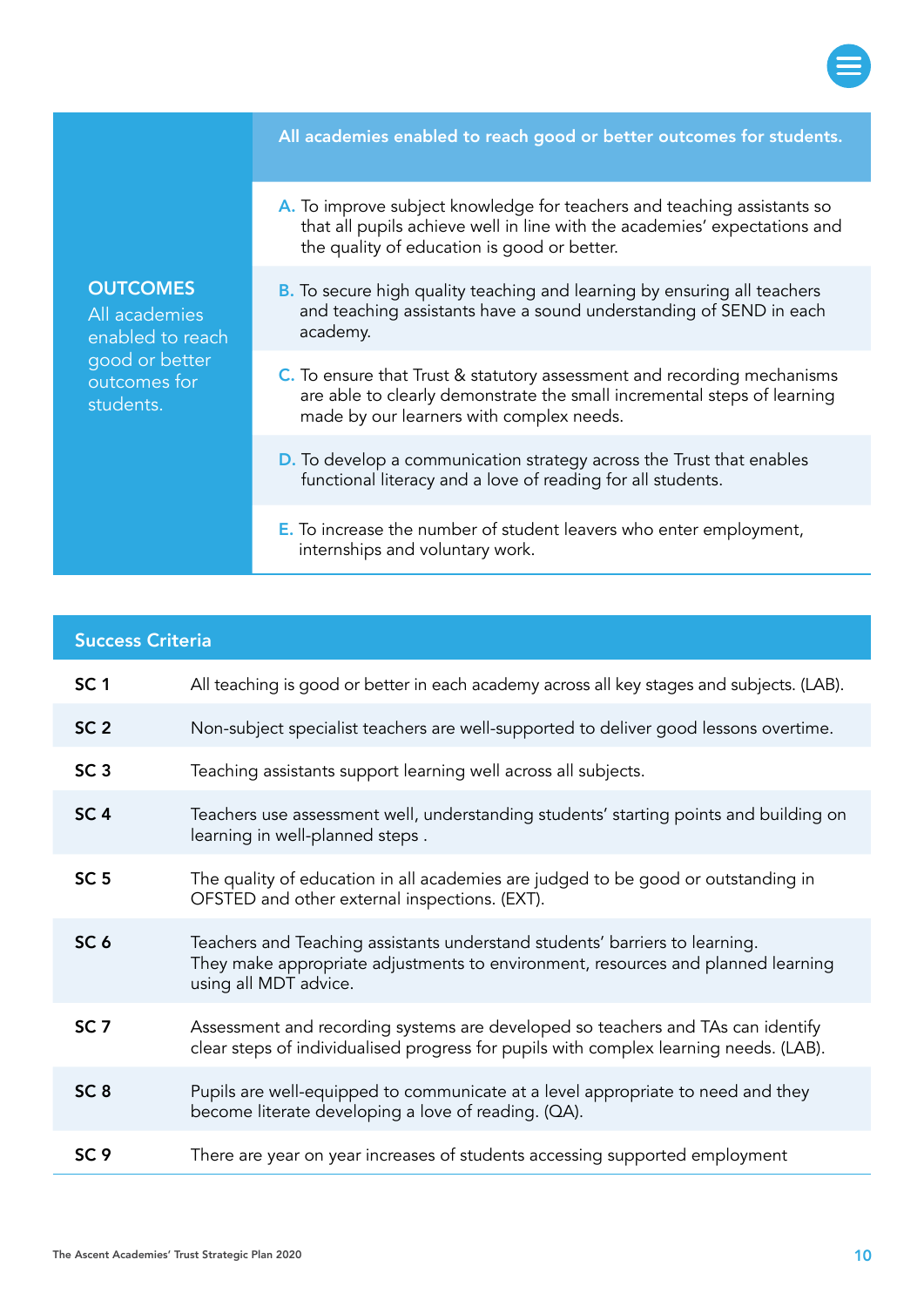

| <b>Evidence</b> |                |                                                                                                                                                              |
|-----------------|----------------|--------------------------------------------------------------------------------------------------------------------------------------------------------------|
| SC <sub>1</sub> | E1             | Outcomes from QA reviews on quality of education-observations, work scrutiny etc<br>(spring term, annually). And from Leadership QA (Summer term, annually). |
|                 | E2             | Outcomes for Lesson observations and 360 reviews carried out be academy<br>leaders and peers.                                                                |
|                 | E3             | Outcomes from annual Challenge Partner Reviews.                                                                                                              |
| SC <sub>2</sub> | E1             | Feedback from staff during QA reviews on implementation and impact of CPD in<br>classroom.                                                                   |
|                 | E <sub>2</sub> | Lesson observations and learning walks with HOA during 1:1.                                                                                                  |
|                 | E3             | Teacher registers in each academy.                                                                                                                           |
| SC <sub>3</sub> | E1             | Teaching assistant observations demonstrate good practice.                                                                                                   |
|                 | E2             | Any individual academy evidence of teaching assistant standards being met.                                                                                   |
| SC <sub>4</sub> | E1             | Progress for individual students against their EHCP outcomes.                                                                                                |
|                 | E2             | Data for all groups does not show significant gaps. Work scrutiny or pupil<br>shadowing evidences that needs are met well.                                   |
| SC <sub>5</sub> | E1             | Ofsted Reports and Challenge Partner Reviews.                                                                                                                |
| SC <sub>6</sub> | E1             | Observations and external reviews including Autism accreditation, pupil shadowing<br>and drop ins to Annual Review meetings.                                 |
|                 | E2             | SCERTS data, LP data.                                                                                                                                        |
| SC <sub>7</sub> | E1             | Assessment data demonstrates small steps of progress for students working<br>at B1 and B2.                                                                   |
|                 | E <sub>2</sub> | Teachers are using assessment well to plan next steps.                                                                                                       |
| SC <sub>8</sub> | E1             | Observations and learning walks evidence consistent use of communication<br>strategy.                                                                        |
|                 | E2             | Quality of Education QA review spring term-pupil voice, strategy and observation.                                                                            |
| SC <sub>9</sub> | E1             | Destination data for post 16 leavers and year 11 leaders.                                                                                                    |
|                 | E <sub>2</sub> | Academies meet the Gatsby benchmarks.                                                                                                                        |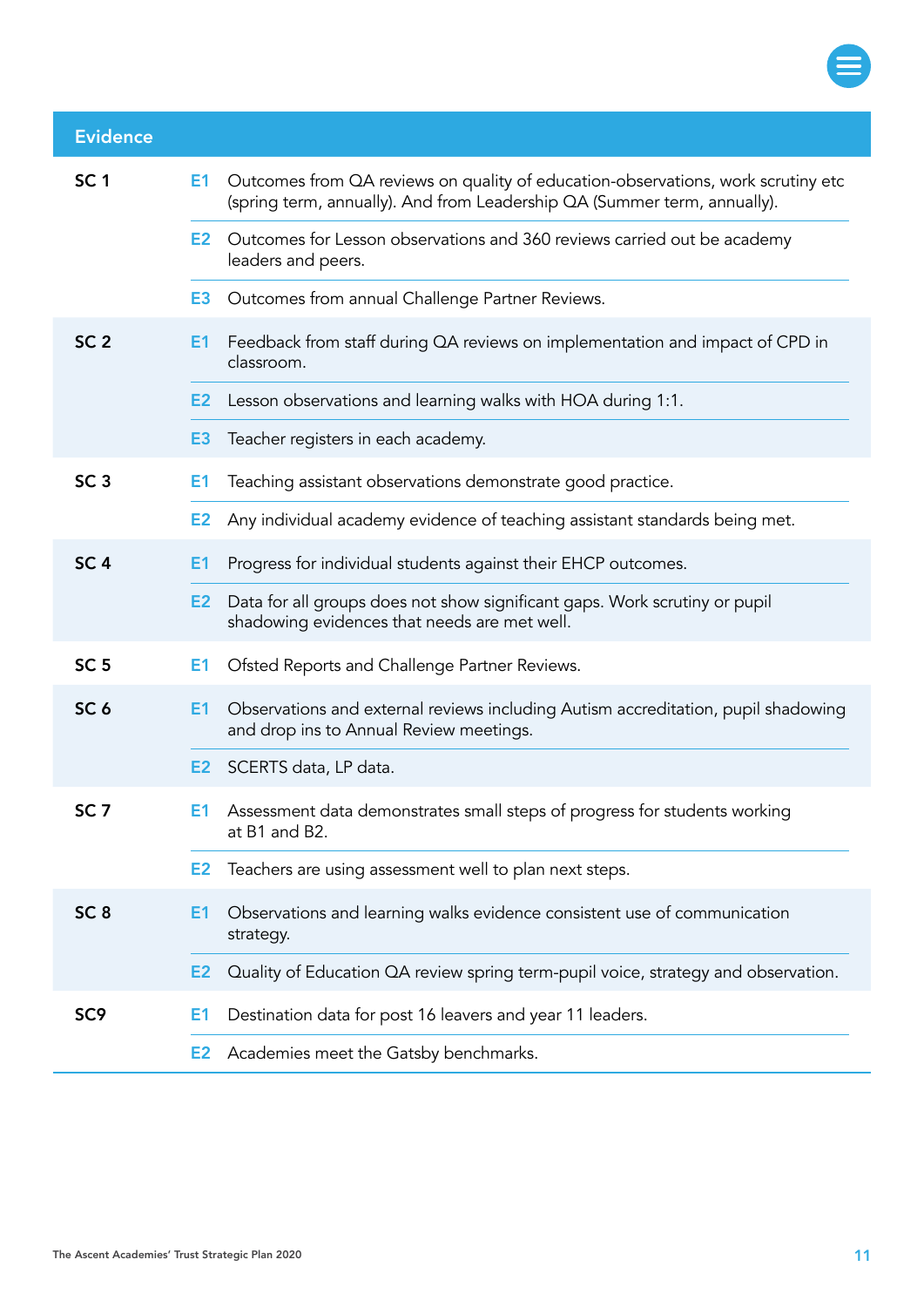

|                  | <b>Key Performance Indicators</b>                                                                                                          | <b>Responsible for Monitoring</b> |
|------------------|--------------------------------------------------------------------------------------------------------------------------------------------|-----------------------------------|
| KPI <sub>1</sub> | Results are at least in line with and often<br>above academy agreed targets and expected<br>attainment and progress given starting points. | I AB                              |
| KPI <sub>2</sub> | Attainment and progress of disadvantaged<br>children is in line with their peers.                                                          | I AB.                             |
| KPI <sub>3</sub> | 85% + of teachers meet career based<br>expectations.                                                                                       | LAB                               |
| KPI <sub>4</sub> | Ofsted reports grade each academy<br>good or better.                                                                                       | SC & Board                        |
| KPI <sub>5</sub> | External reviews are good or better.                                                                                                       | I AB                              |

| <b>Identified Risk</b> |                                                                                                                                                       | <b>Strategies to Mitigate</b> |                                                                                           |
|------------------------|-------------------------------------------------------------------------------------------------------------------------------------------------------|-------------------------------|-------------------------------------------------------------------------------------------|
| R <sub>1</sub>         | Improvements in T&L<br>are not secured and RI<br>academies remain RI<br>resulting in a reputational<br>damage to the Trust.                           | M1                            | Deployment of Trust resources to secure<br>rapid improvement.                             |
|                        |                                                                                                                                                       |                               | M2 CPD for teachers who need to improve.                                                  |
|                        |                                                                                                                                                       | M3                            | Trustees to monitor anonymised PM targets<br>of teachers who are experiencing difficulty. |
| R <sub>2</sub>         | A specific area does not<br>improve rapidly enough and<br>affects the whole academy<br>Ofsted judgement e.g.<br>EYFS/ Post-16.                        | M <sub>1</sub>                | Deployment of Trust or external resources.                                                |
|                        |                                                                                                                                                       | M <sub>2</sub>                | Short term action plan monitored by EHT.                                                  |
|                        |                                                                                                                                                       | M <sub>3</sub>                | External support.                                                                         |
| R <sub>3</sub>         | Significant groups of<br>students make insufficient<br>progress or there remains<br>significant gaps between<br>groups and the rest of the<br>pupils. | M1                            | Close monitoring of PPG, year 7 Catch Up<br>and Sports Premium Grant.                     |
|                        |                                                                                                                                                       | <b>M2</b>                     | Rewriting assessment and progress<br>expectations for B1 and B2 learners.                 |
|                        |                                                                                                                                                       | M3                            | External reviews.                                                                         |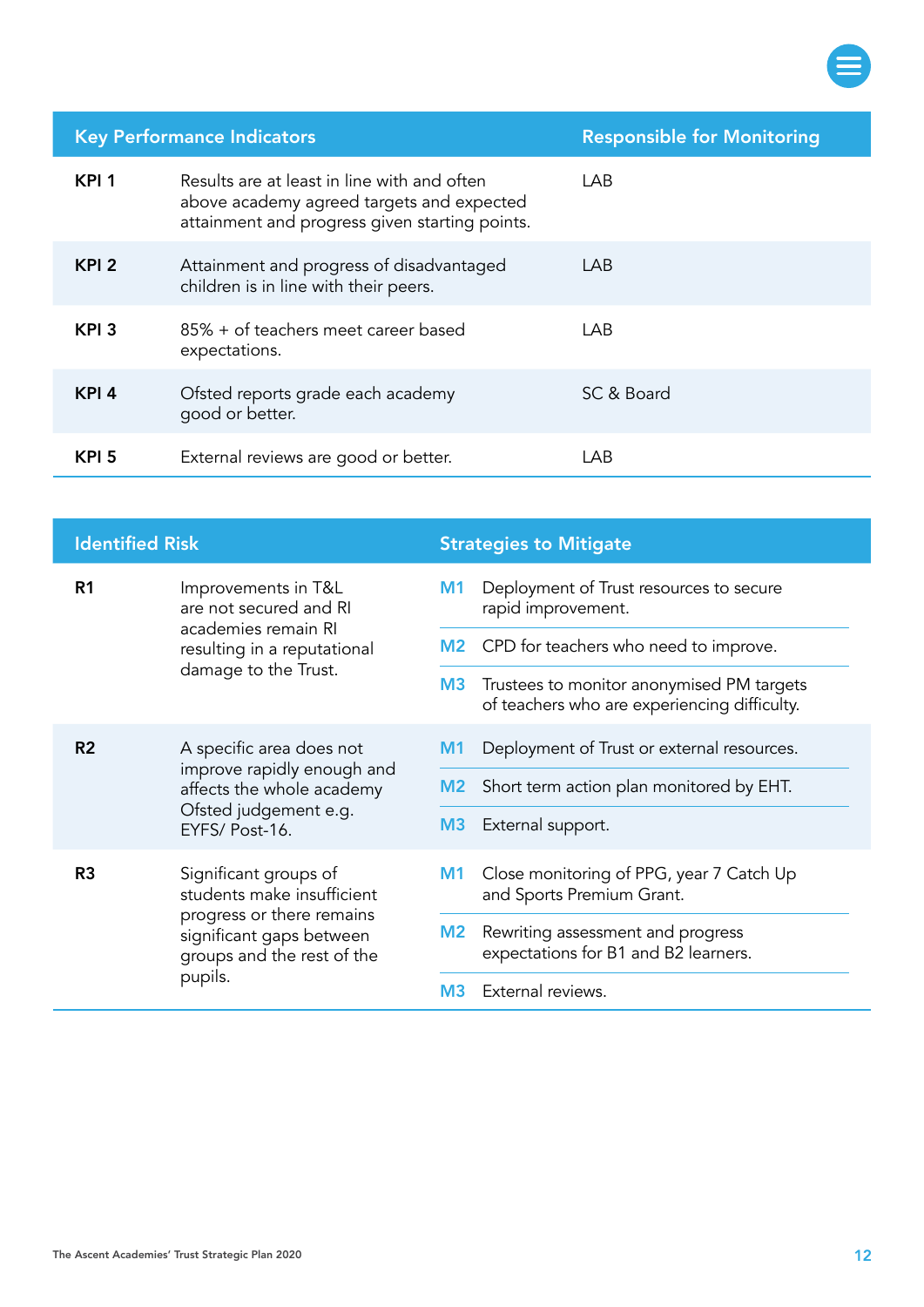## Academy Improvement – 2023 Outcome

All staff and Trustees clearly understand the core values of the Trust and the way it operates. Leaders across the trust act in line with these values, encouraging people to work towards the aims of the organisation. Leaders ensure that the core values are at the heart of the organisation's strategy and govern the way it operates. Leaders of the academies provide challenge and support for each other in order that improvement is central to our work.

### Current Position and next steps

The Trust recently appointed a new Chair who is a passionate, knowledgeable and experienced leader in our sector. We are currently recruiting two new Trustees who will bring expertise, leadership and financial acumen to the Board. The CEO is charged with providing support and challenge to the Heads of Academy (HOA) and holding them to account. Heads of Academy have recently established Trust wide strategic leadership roles. The group of Deputy Head Teachers (DHT) for Teaching, Learning and Assessment (TL&A) have worked across the Trust under the leadership of the Director of Academy Improvement. There has been significant input from members of this team in terms of the tremendous shared curriculum and assessment model.

Each Academy has developed a self-evaluation document and from this, an Academy Improvement Plan that gives details of the actions being undertaken to ensure that good progress is made. This will be monitored in CEO visits, Trustee visits and the termly LAB meetings. In addition, there is a well-established cycle of monitoring and review by the Executive Team. This group comprises the CEO, COO, and Director of Academy Improvement. This process has been sharpened more recently and rather than holding blanket reviews across all academies we are tailoring reviews based on academies' unique position and circumstances.

The last cycle of Ofsted inspections judged all academies to be at least good. Challenge partner reviews also matched these judgements and also awarded Barbara Priestman an area of excellence.

Now we have seen substantial and sustained improvement in the quality of teaching and learning we have an opportunity to encourage teachers and TAs to learn from one another and make time for teachers to spend time critically analysing one another's practice. It is important that teachers and teaching assistants believe that they can learn from colleagues, whatever stage of their career. Teachers should be provided with freedoms to try out new ideas, implement tried and tested practice and be reflective. We believe that when staff feel that they are making a professional contribution to their school, they enjoy their work more and accomplish more. We want to include parents, carers and other professionals in discussions about learning and progress.

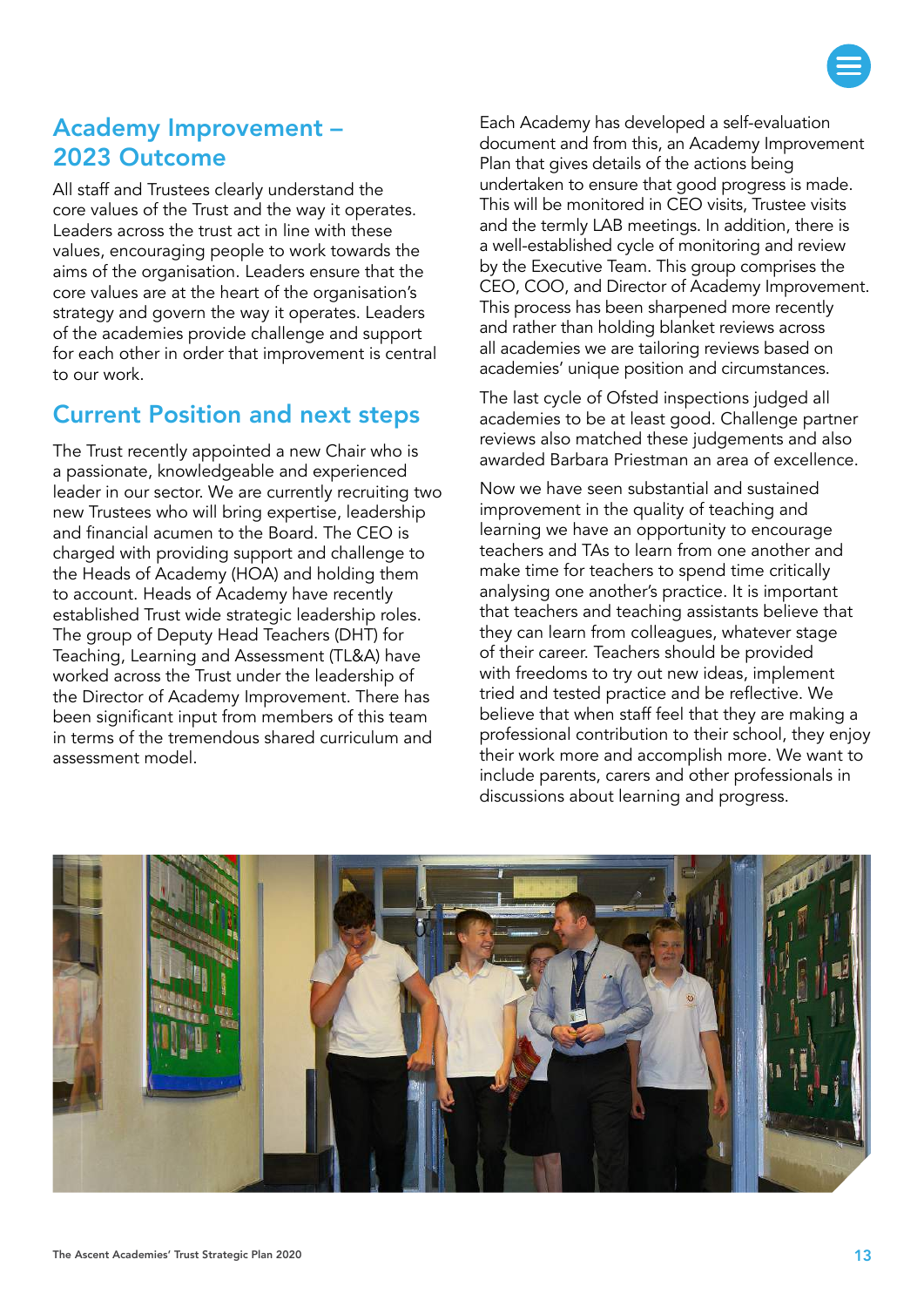

A. To secure an accurate and robust self-evaluation process within the Trust that is supported by a programme of external quality assurance review across all academies.

#### **ACADEMY** IMPROVEMENT

To establish a self-sustaining, system led, collaborative approach to improvement.

- B. To develop high quality Trust wide/CP network training and educational development programmes.
- C. To build stronger links with our Challenge Partner schools locally and Nationally.
- D. To secure and maintain a strong profile of teaching and learning across the Trust.

#### Success Criteria

| SC <sub>1</sub> | Self-evaluation by academies matches that of the external and internal reviews.                                                                                                                                   |
|-----------------|-------------------------------------------------------------------------------------------------------------------------------------------------------------------------------------------------------------------|
| SC <sub>2</sub> | Academy Improvement Plans align closely with the Trust Strategic Plan and academy<br>priorities are appropriate to the specific needs of each academy reflecting findings<br>of internal and external monitoring. |
| SC <sub>3</sub> | Leaders' engagement with training partners, local and national networks and teaching<br>schools provide access to high quality training and support.                                                              |
| SC <sub>4</sub> | CEO to support and challenge the HOA on a monthly basis securing improvement<br>in identified areas. External support and challenge comes from a range of providers.                                              |
| SC <sub>5</sub> | There is a range of opportunity for joint practice development for teachers and<br>TAs across the Trust and the CP hub in curriculum and TL&A that leads to<br>improvement in teaching and learning.              |
| SC <sub>6</sub> | Performance management processes ensure that staff make a strong contribution<br>to academy improvement.                                                                                                          |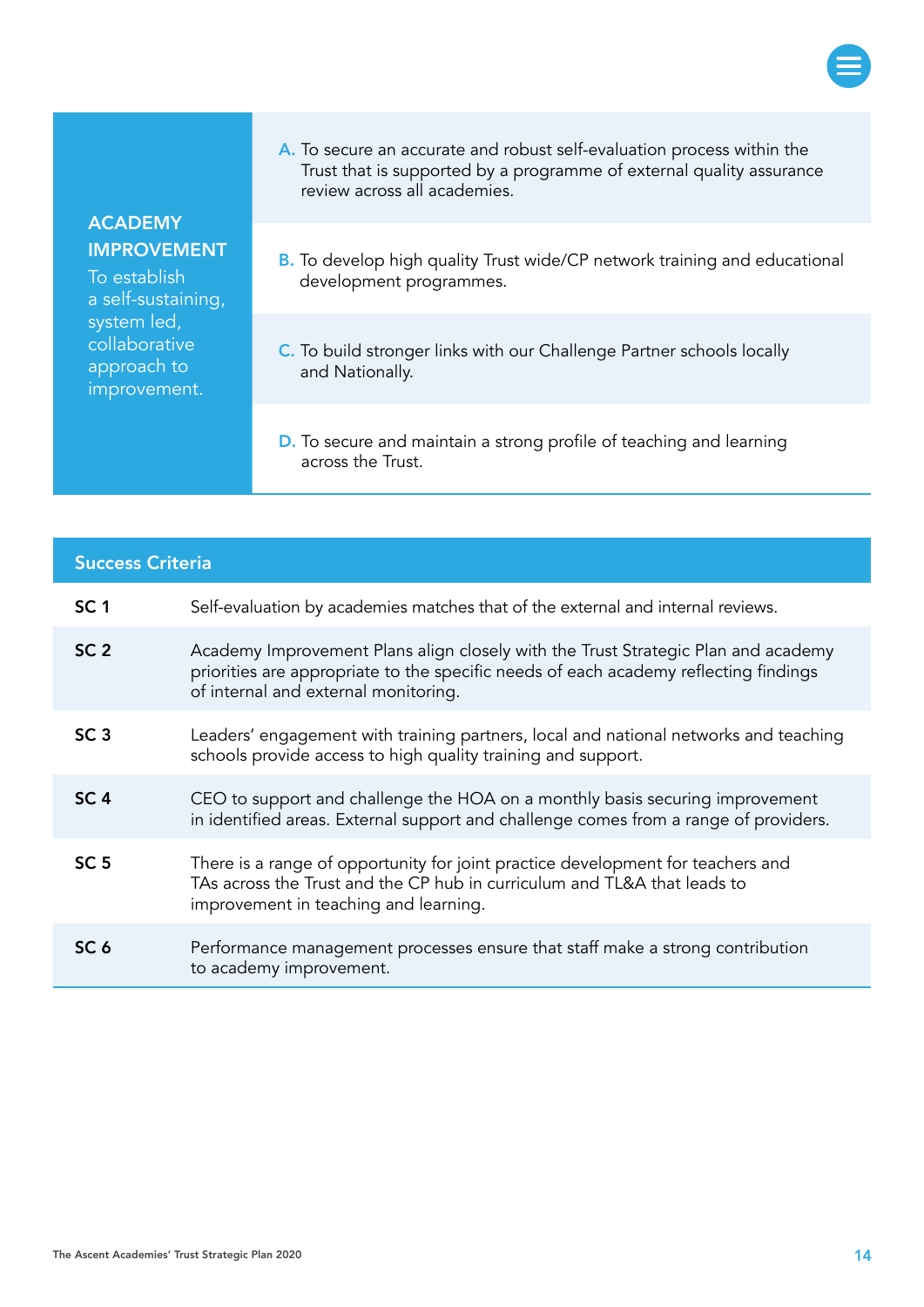

| <b>Evidence</b> |                                                                                                                                                                |
|-----------------|----------------------------------------------------------------------------------------------------------------------------------------------------------------|
| SC <sub>1</sub> | Academy SEF judgements for each review judgement matches external review<br>E1<br>judgements, (e.g. QA's).                                                     |
|                 | Area for development from the external review are completed in a timely manner.<br>E <sub>2</sub>                                                              |
| SC <sub>2</sub> | Trustee/CEO visit summaries.<br>E <sub>1</sub>                                                                                                                 |
|                 | AIP aligns to the Trust vision and aims.<br>E <sub>2</sub>                                                                                                     |
| SC <sub>3</sub> | Impact report from DAI on teacher training collated from DHT (TLA).<br>E <sub>1</sub>                                                                          |
|                 | NQT and ECF training impact report and feedback.<br>E <sub>2</sub>                                                                                             |
|                 | Impact/feedback on training/CPD across Trust and CP hub.<br>E <sub>3</sub>                                                                                     |
| SC <sub>4</sub> | 1:1 reports to Trustees.<br>E1                                                                                                                                 |
|                 | QA reviews and external reviews/accreditation or quality marks demonstrate<br>E <sub>2</sub><br>improvements. Attendance of external peers.(critical friends). |
| SC <sub>5</sub> | Evidence of improvements in classrooms through shared practice, impact of CPD,<br>E <sub>1</sub><br>coaching and shared observations.                          |
|                 | Progress against academy key priorities in TL&A.<br>E <sub>2</sub>                                                                                             |
| SC <sub>6</sub> | Well-being survey-roles section.<br>E1                                                                                                                         |
|                 | Trust collated Teacher register.<br>E2                                                                                                                         |

|                  | <b>Key Performance Indicators</b>                                                                    | <b>Responsible for Monitoring</b> |
|------------------|------------------------------------------------------------------------------------------------------|-----------------------------------|
| KPI <sub>6</sub> | Academies make progress in terms<br>of OFSTED grade(s).                                              | Board/SC                          |
| KPI <sub>7</sub> | Trust support in the academy impacts<br>positively in terms of measurable progress<br>and/or impact. | LAB & SC                          |
| KPI <sub>8</sub> | Academies achieve key priorities.                                                                    | LAB & SC                          |
| KPI <sub>9</sub> | 85% + of teachers meet career based<br>expectations.                                                 | I AB                              |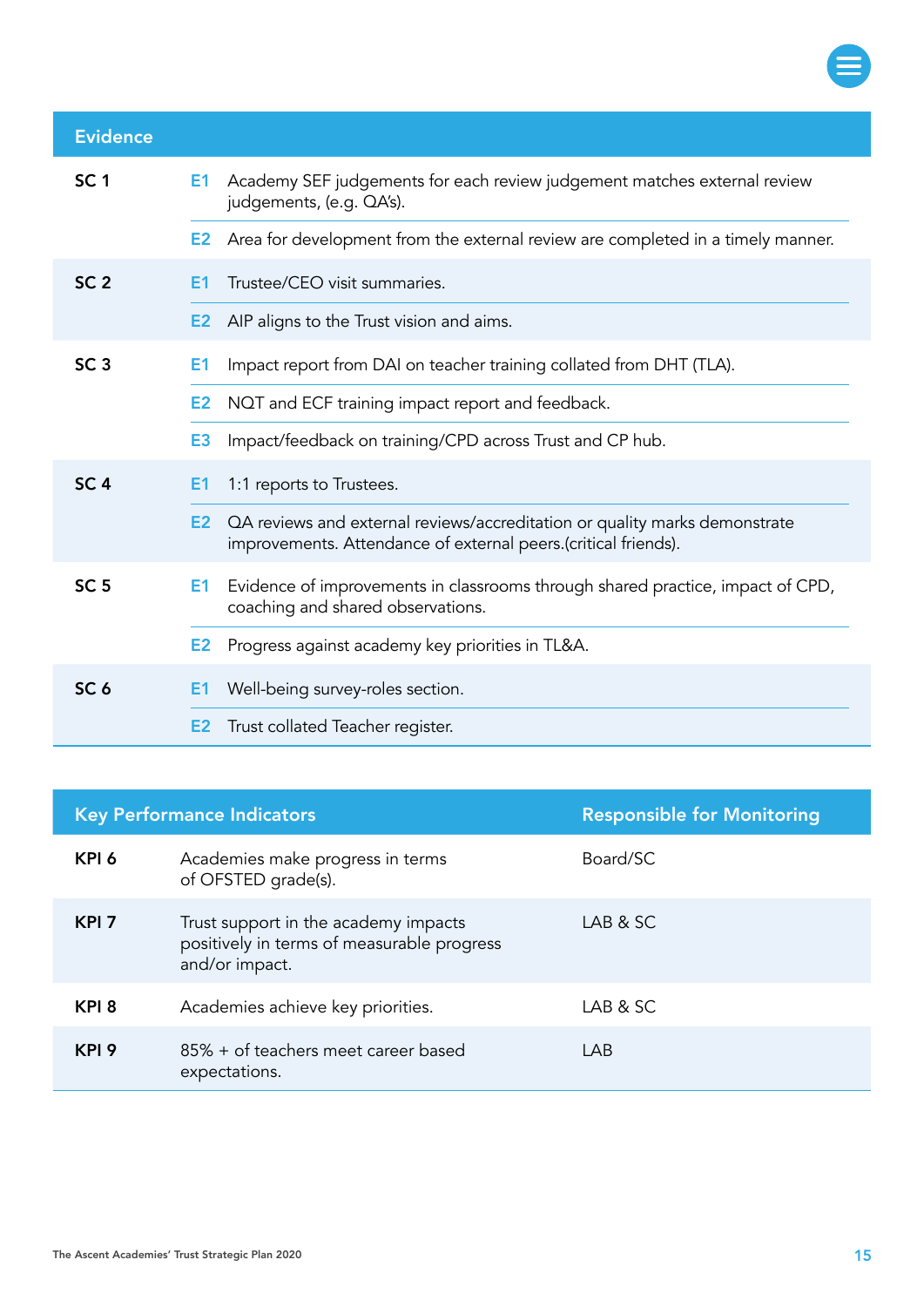

Identified Risk **Strategies to Mitigate** 

- R4 Performance of schools not improving sufficiently or quickly enough impacts on the reputation of the Trust.
	- **M1** Prioritise resources to ensure rapid school improvement. M2 Ensure that monitoring systems and accurate
	- assessments are coming from the ELT and LAB. M3 Link Trustees to provide another layer of support and challenge.
	- M4 Deploy effective leadership effectively.
	- M5 External support.

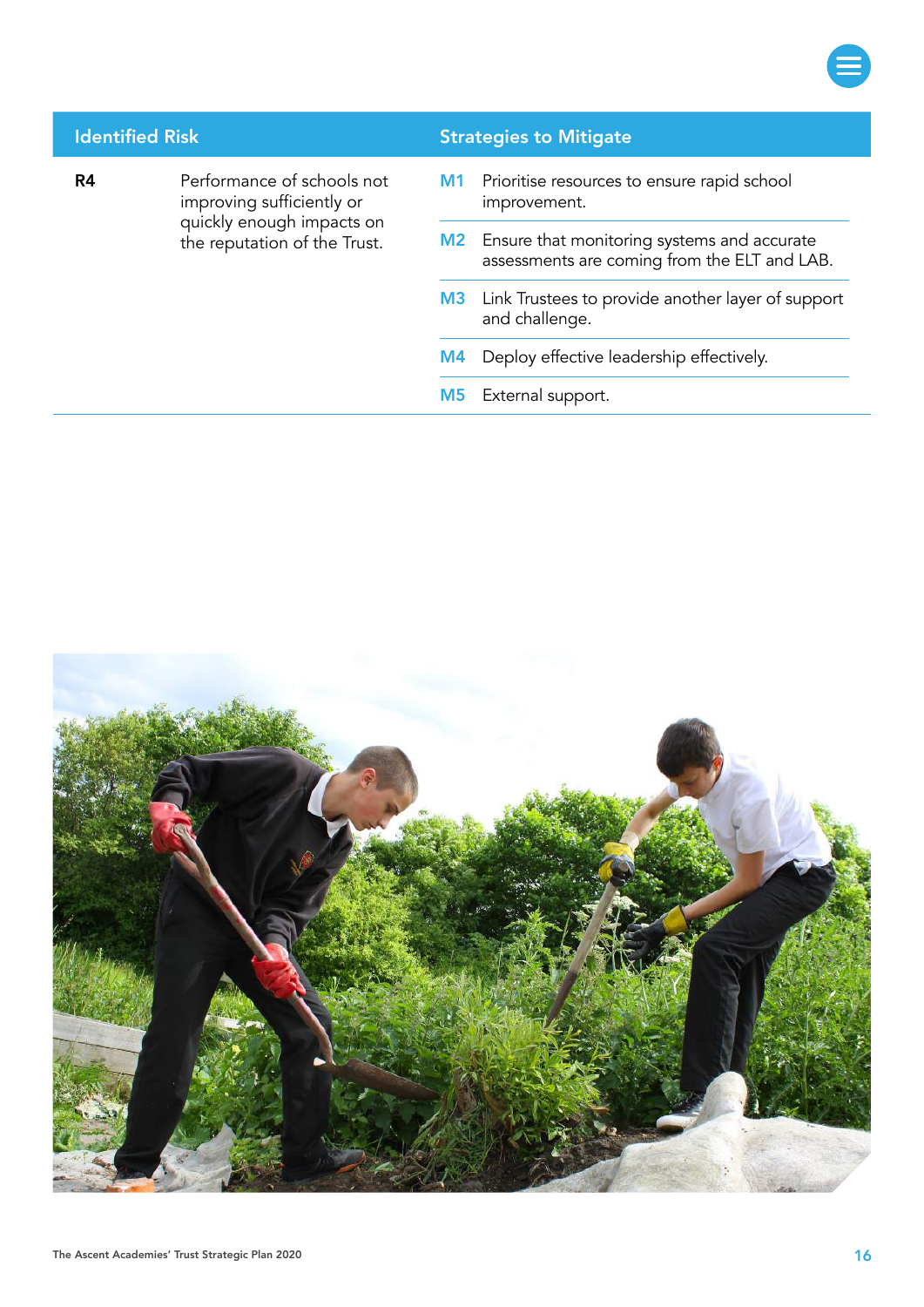

### Academy Improvement – 2023 Outcome

We provide an environment in which everyone is encouraged and supported to develop leadership and management competencies. This enables Ascent to maximise the talent within the trust and plan for succession. We constantly review the progress made by the Trust against the organisation's overall investment. We challenge under-performance and support all to thrive. We value the well-being and safety of all who work and learn in Ascent and therefore measure up well against industry standards such as Investors in People and our own well-being standards. Safeguarding continues to be exemplary. Leaders value teachers' and TA ideas, and we actively seek input from these groups of staff, engage them in decision making, trust their judgement and support and reward risk taking and innovation designed to improve student outcomes and reinforce the sharing of ideas and effective practice across schools and the Trust.

### Current Position and next steps

There are greatly improved systems for governance including terms of reference, calendars, role descriptions and specific review items on every meeting agenda. There are developing systems and processes for Trustees to have a secure understanding of the strengths and needs of each academy in the Trust. A document that tracks risk is rigorous, meticulous and leads to improvement across our schools. The Trust has recruited some first-rate and very committed Trustees who fulfill their complex role excellently. The Trustees are keen to adopt the Ethical Leadership Framework. There are currently a number of vacancies on the Board that we hope to fill for this September (2020).

The Executive Leadership Team, although smaller, is made up of experienced and skilled leaders who are impacting positively on academy improvement. More recently the Heads of Academies have taken on a Trust-wide improvement remit, leading on aspects of provision and improvement across the Trust. This supports collaboration and develops a clearer understanding of the challenges faced in each academy. For this period of the strategic plan, the following responsibilities and outcomes are agreed;

#### Wendy Coates, Ash Trees

Responsible for: Leadership of a Trust wide communication strategy and Emotion Coaching strategy so that both are fully embedded in practice across the Trust impacting positively on levels of behaviour, progress in communication and literacy and pupil learning.

#### **Sharon Common, Portland Academy**

Responsible for: Leadership and supervision of the Designated safeguarding leads, ensuring all higher level cases are well-managed and moderated across the Trust. To ensure that Trustees receive termly reports and all training is up to date and relevant issues are raised.

#### Adele Pearson, Hope Wood Academy

Responsible for: To embed the ethical leadership framework into all aspects of leaders' decision making and behaviour in the Trust. To develop leadership teams in the Trust and aspirant leaders through the Insights and Liberating leadership programmes. To identify potential leaders with Heads and help nurture talent.

#### Rachel Hargreaves, Barbara Priestman (Director of Academy Improvement)

Responsible for: To improve the quality of education across all schools in the Trust through the leadership of the Deputy Head team (TL&A) and ensuring that NQTs and those on the ECF are well-supported, and new teachers to the Trust have sound, high quality induction and the probationary policy is well-implemented.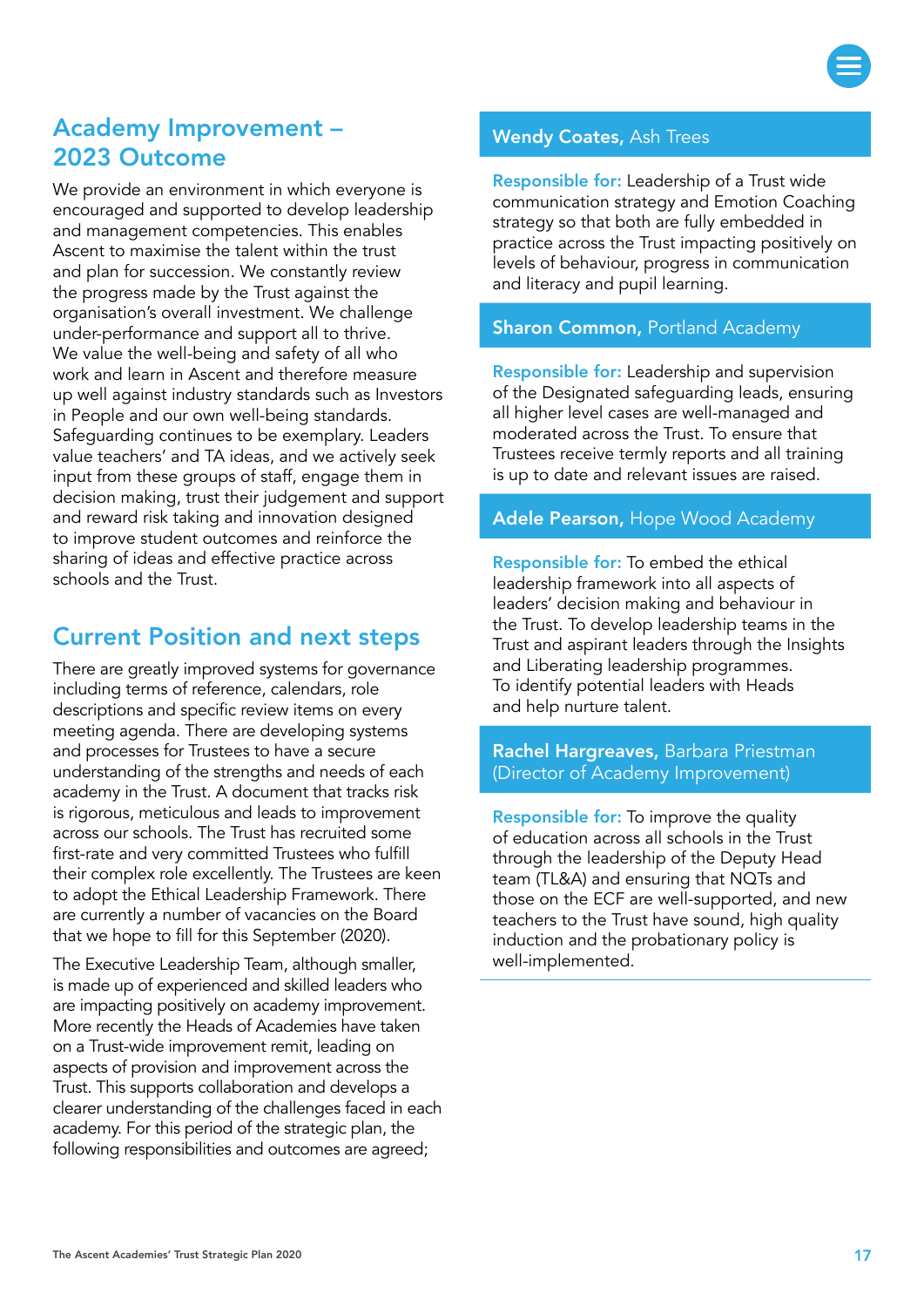We look forward to seeing the outcomes of these Trust leadership actions over the three year plan.

The website is currently under review and we are developing improved use of social media platforms to communicate with our stakeholders (Parents, carers, students and prospective families, employers and feeder schools) The restrictions placed on us by the pandemic will influence how we meet and we will develop the use of video conferencing to meet virtually, maximising time and helping leaders stay on site and reduce travel time. Virtual meetings with parents and carers has the potential to reach those disadvantaged by geography whilst still having face to face contact with staff in schools.

Trustees need to be supported to carry out their role effectively, and to this end we need to provide bespoke governance support. This will support communication and the use of technology will help Trustees to access academy life virtually when visiting all is not practicable.

Many students and staff have not been in a classroom for several months and will need gentle encouragement to come back. Some staff have not stopped working in school face to face with students through the holiday periods and others have worked from home. We need to carefully consider the needs of our students and our workforce, bringing them back safely and responding to need. To this end we need to ensure we safeguard our most vulnerable young people in our plans for re-opening our schools for the September term start.

A. To implement the ethical leadership framework across the Trust, starting with trustees, ensuring that all decision making is made on the ethical framework.

#### **LEADERSHIP**

To establish a self-sustaining, system led, collaborative approach to improvement.

- B. To ensure that all leaders, aspirant leaders, teachers and TAs have access to the Liberating Leadership/pioneering professionals training, Insights training and ethical leadership framework in order that we develop a shared understanding of leadership behaviours.
- C. Strong, regular communication to all stakeholders about the Trust's progress towards its aims from Trustees, the Executive Team and Heads to staff, parents and students.
- D. To ensure that leadership of staff and student safeguarding and well-being enables all staff and students to thrive in a safe, restorative and welcoming environment.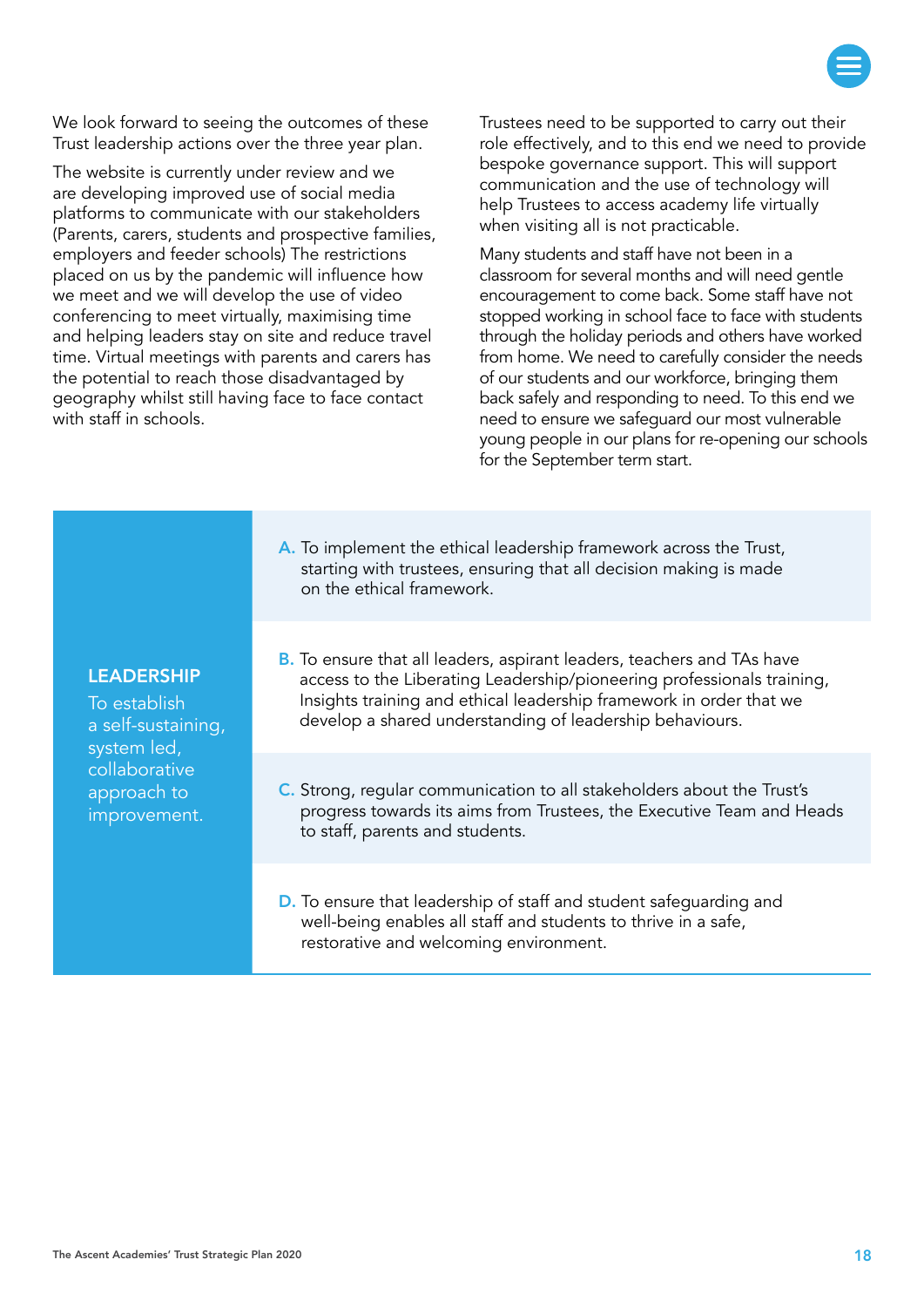

### Success Criteria

| SC <sub>1</sub> | There is a full complement of Trustees that meet all aspects of the skills audit. There<br>are clear role descriptions linked to the Ethical Leadership Framework for each Trustee.<br>They are well supported by a high quality Governance support service. |
|-----------------|--------------------------------------------------------------------------------------------------------------------------------------------------------------------------------------------------------------------------------------------------------------|
| SC <sub>2</sub> | The Board and Trust leaders routinely make decisions around the Ethical Leadership<br>Framework.                                                                                                                                                             |
| SC <sub>3</sub> | Leadership, including governance, is judged through our own systems and by<br>Ofsted inspectors to be Good or better in each academy.                                                                                                                        |
| SC <sub>4</sub> | Senior leaders, well-developed middle leaders and identified potential leaders are<br>demonstrating strong progress in each academy as evidenced by LAB meeting reports.                                                                                     |
| SC <sub>5</sub> | Staff take increased responsibility for their own well-being at work and support one<br>another in making changes where necessary.                                                                                                                           |
| SC <sub>6</sub> | All safeguarding, health and safety and legal responsibilities continue to be met.                                                                                                                                                                           |
| SC <sub>7</sub> | Stakeholders are clear about the Trust vision and actions taken to achieve it.                                                                                                                                                                               |
| SC <sub>8</sub> | There is a safe environment secured for staff and students to return and where this is not<br>possible, a blended learning approach is on offer that supports student well-being.                                                                            |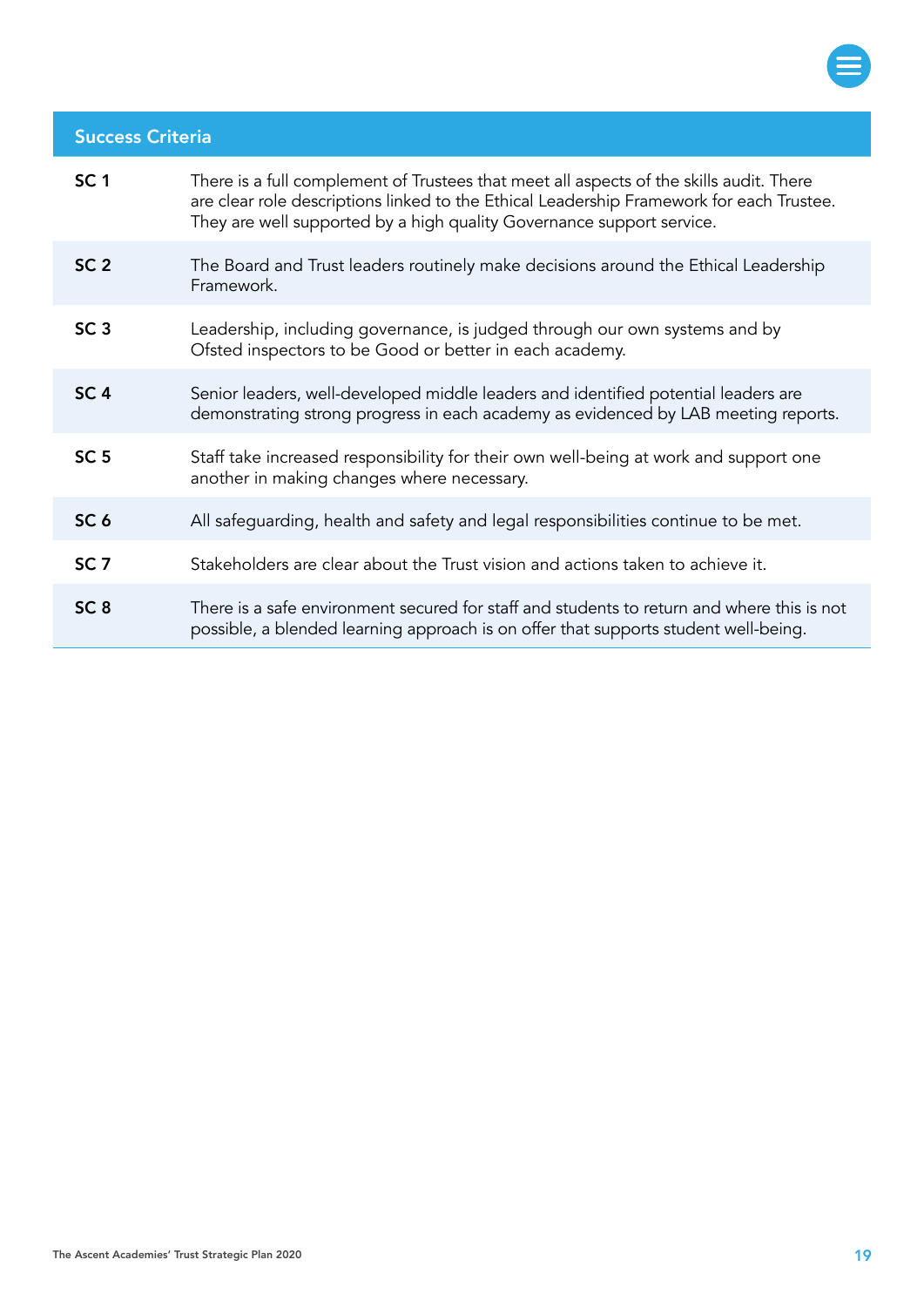

| <b>Evidence</b> |                |                                                                                                                                     |
|-----------------|----------------|-------------------------------------------------------------------------------------------------------------------------------------|
| SC <sub>1</sub> | E1             | Recruitment of Trustees is complete and there are no vacant positions.<br>Governor support is in place.                             |
|                 | E2             | Trustees' skills are well-matched to roles and responsibilities.<br>No identified gaps in skills audit.                             |
|                 | E3             | Minutes from Trustee and Leadership meetings evidence discussion around<br>Ethical framework.                                       |
| SC <sub>2</sub> | E1             | The Scheme of Delegation is used well to enable the right people to make the<br>right decisions using Ethical Leadership Framework. |
|                 | E <sub>2</sub> | The Terms of reference ensure that each Board, Committee or Body fulfill their<br>responsibilities.                                 |
| SC <sub>3</sub> | E1             | Ofsted reports -outcome for leadership and management.                                                                              |
| SC <sub>4</sub> | E1             | Minutes from LAB meetings and the Dynamic Academy Review (DAR).                                                                     |
|                 | E <sub>2</sub> | Leaders all access training.                                                                                                        |
| SC <sub>5</sub> | E1             | Staff across the trust access SOMETHING                                                                                             |
|                 | E <sub>2</sub> | Outcomes of well-being survey roles section.                                                                                        |
| SC <sub>6</sub> | E1             | Headline Contextual data.                                                                                                           |
|                 | E <sub>2</sub> | Safeguarding reports to Trustees.                                                                                                   |
| SC <sub>7</sub> | E1             | Information About the Trust vision and strategic plan is shared with parents/carers.                                                |
|                 | E2             | Vision and values are shared through the website.                                                                                   |
| SC <sub>8</sub> | E1             | Published recovery curriculum in place.                                                                                             |
|                 | E <sub>2</sub> | Planned response to a range of scenarios (local lockdown, full/partial return<br>of students).                                      |
|                 | E3             | Mental health support in place through a whole trust approach to Emotion Coaching.                                                  |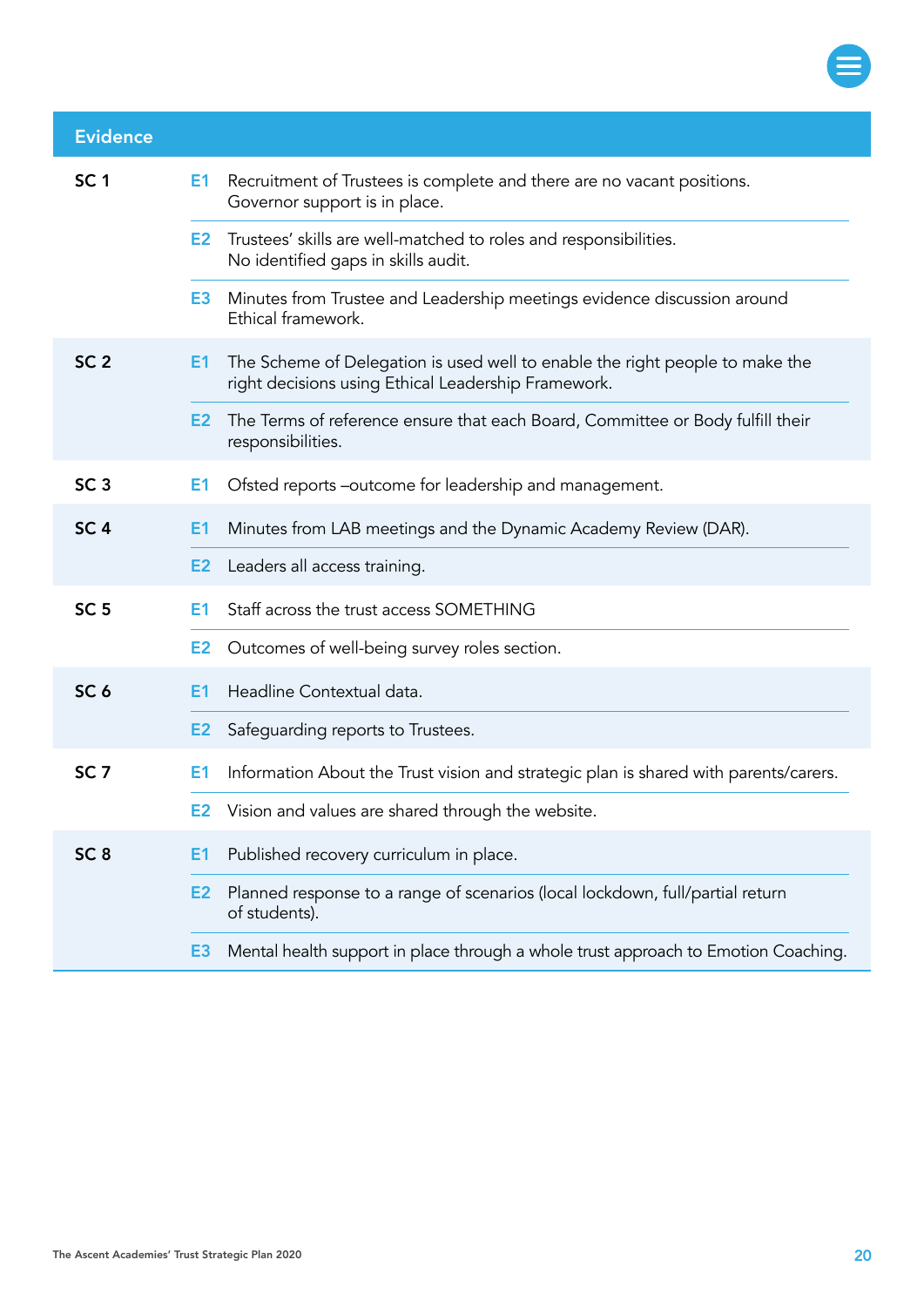

| <b>Key Performance Indicators</b> |                                                                                                 | <b>Responsible for Monitoring</b> |
|-----------------------------------|-------------------------------------------------------------------------------------------------|-----------------------------------|
| <b>KPI 10</b>                     | There is a full Executive Team and all<br>Academies have a full Leadership Team.                | <b>Board</b>                      |
| <b>KPI 11</b>                     | The Trust Board is running at full complement<br>with attendance levels in excess of 85%.       | Chair of Board                    |
| <b>KPI 12</b>                     | Leadership, including Governance is rated<br>Good or Outstanding by Ofsted in all<br>academies. | Board & Members                   |

| <b>Identified Risk</b> |                                                                                                                                            | <b>Strategies to Mitigate</b>                                                                   |  |  |
|------------------------|--------------------------------------------------------------------------------------------------------------------------------------------|-------------------------------------------------------------------------------------------------|--|--|
| R <sub>5</sub>         | Key leaders leave,<br>resign, retire or move<br>from the Trust.                                                                            | Focus on retention of quality leaders and<br>M1<br>Trustees.                                    |  |  |
|                        |                                                                                                                                            | Succession planning and talent management.<br>M <sub>2</sub>                                    |  |  |
|                        |                                                                                                                                            | Academy ambassadors.<br>M3                                                                      |  |  |
| <b>R6</b>              | National shortage of high<br>quality school leaders<br>impacts on the ability to<br>recruit to academy teams.                              | Succession planning within existing staff teams.<br>M <sub>1</sub>                              |  |  |
|                        |                                                                                                                                            | Programme of leadership training within the Trust.<br>M <sub>2</sub>                            |  |  |
|                        |                                                                                                                                            | PM career based expectations and leadership<br>M <sub>3</sub><br>roles at UPS (EXPERT) teacher. |  |  |
| R7                     | The quality of internal                                                                                                                    | Bespoke ELT support in challenging academies.<br>M1                                             |  |  |
|                        | and external reviews<br>insufficiently robust and<br>does not identify significant<br>areas of weakness or<br>identify these early enough. | Bespoke timescales on reviews and external<br>M <sub>2</sub><br>inspection.                     |  |  |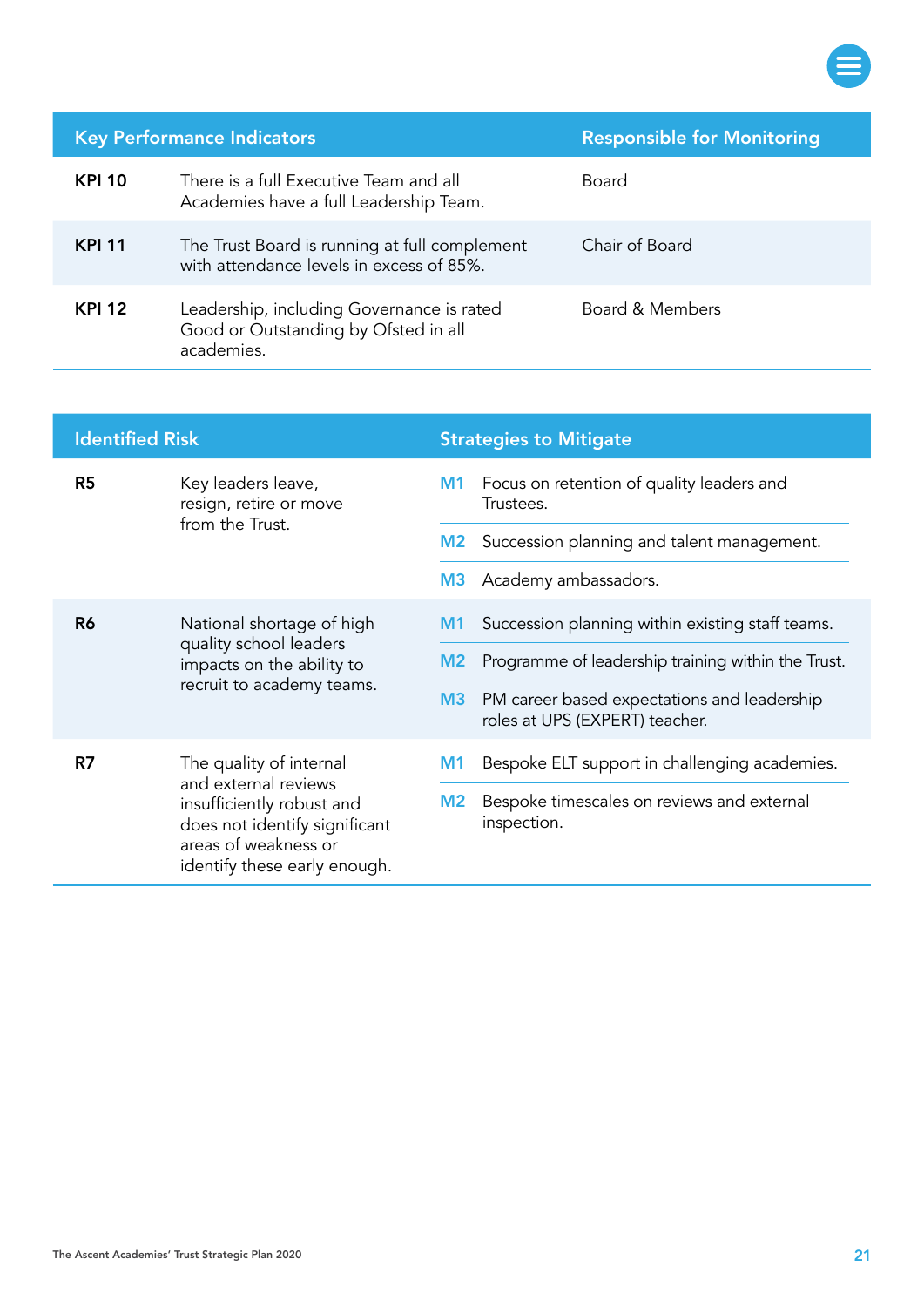

### People – 2023 Outcome

Ascent in an inclusive Trust, the skills and experience of staff are valued and utilised in striving for excellence. No groups are discriminated against. We value each person equally whilst being mindful of the needs of the whole Trust. There are strong fields of applicants for key posts from people who know, and want to work in our Trust. Staff and students attend well and absence rates are near average. Well-being results improve year on year and all academies work towards the IIP standards.

### People – Next Steps

During the life of the last plan there has been a clear focus on staff well-being, workload and its impact on staff work-life balance and also on reward and recognition. This work has been a priority as we recognise that there are some high levels of staff sickness absence in a number of our academies. This work has resulted in an established annual well-being survey with key related areas for development. The Workload Charter was published in summer 2017 and this is discussed with staff through regular Performance Management (PM) meetings to ensure that the academy is working within the charter. We have made significant improvements in all aspects of the well-being survey across the Trust. However, the most recent survey in spring 2020, at the start of the pandemic, also asked staff about their own mental health and wellbeing, and how they felt that issues around mental health were addressed in the Trust. There were many positive responses. As a result of the mental health training that many staff completed in 2019, there appears to be a much better understanding of mental health and these are spoken about more openly. We do know that about a fifth of our staff experience anxiety at work and a smaller number experience stress at work.

In December 2019 we invested in full staff training in Emotion Coaching. This iscommunication strategy which supports young people to self regulate and manage their stress responses. It is an effective way to nurture mental health and wellbeing in education settings. Emotion Coaching enables adults to communicate more effectively and consistently with children in stressful situations helping children to stay calm, in turn making school life less stressful and exhausting for staff. We now need to use our identified EC Champions to roll out and embed this training so we can further improve the well-being of our staff and children.

Prior to the lockdown we had begun to establish a framework for workforce remodelling in order that we create equity in roles and salaries for our support staff teams. At the same time we hope to provide clarity in Trust career progression for support staff and set out minimum standards for performance management and professional development. This process will be implemented within the timescales of this plan.

Pupil absence levels have been in line or above the special school average, but we have to address the % persistent absentees in our academy so that they are not disadvantaged or become vulnerable to abuse.

As we move from the sustain to innovate aspect of our academy improvement plan we will endeavour to provide staff with increased autonomy and decision making. Research carried out by NFER has found that teacher autonomy is associated with higher job satisfaction and intention to stay in teaching. Teachers' perceived influence over their professional development goal setting is the area most associated with higher job satisfaction and a greater intention to stay in teaching. Therefore we must ensure that good teachers are encouraged to coconstruct their performance goals and aim to increase the controls these teachers have within their classroom, department and academy.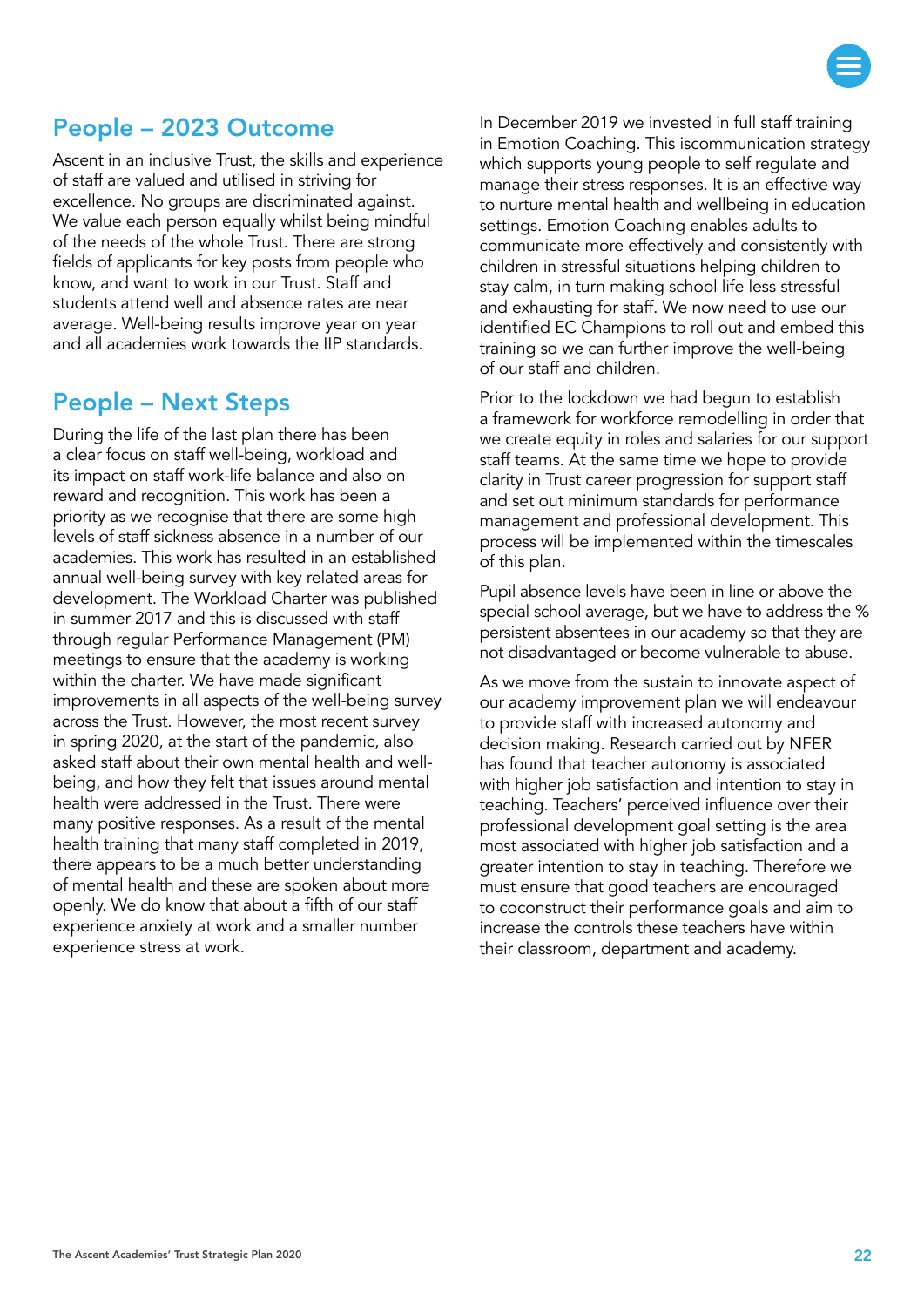

#### PEOPLE

To improve staff and student well-being, improving staff recruitment, retention and attendance along with pupil attendance and engagement.

- A. To increase staff autonomy through permission to innovate and lead on aspects of role.
- B. To secure retention of good staff and recruitment of high quality staff through a range of well-being support, professional development and collaboration.
- C. To improve staff and student well-being post pandemic through mental health openness, education and support
- D. To prepare young people for a lifetime of sustainable living through our teaching, fabric, and day to day practice

#### Success Criteria

| SC <sub>1</sub> | Staff are empowered to make changes in their classroom, and department or school<br>based on research and practice. Inovation (including the use of technology) reduces<br>workload                                   |
|-----------------|-----------------------------------------------------------------------------------------------------------------------------------------------------------------------------------------------------------------------|
| SC <sub>2</sub> | The Trust attracts strong fields of applicants for most teaching posts and support roles.                                                                                                                             |
| SC <sub>3</sub> | To reduce levels of stress and anxiety in the staff teams. Each academy has a strategy<br>to address mental health issues and actively supports workload reduction. There is<br>a published Trust well-being charter. |
| SC <sub>4</sub> | Full return to work is well-managed overtime and staff are confident about their safety<br>and well-being                                                                                                             |
| SC <sub>5</sub> | Staff absence rates lowers as a result of higher support and challenge and higher<br>autonomy                                                                                                                         |
| SC <sub>6</sub> | The curriculum addresses key aspects of sustainability and this is promoted through the<br>hidden curriculum and the day to day behaviour and decisions of leaders at all levels.                                     |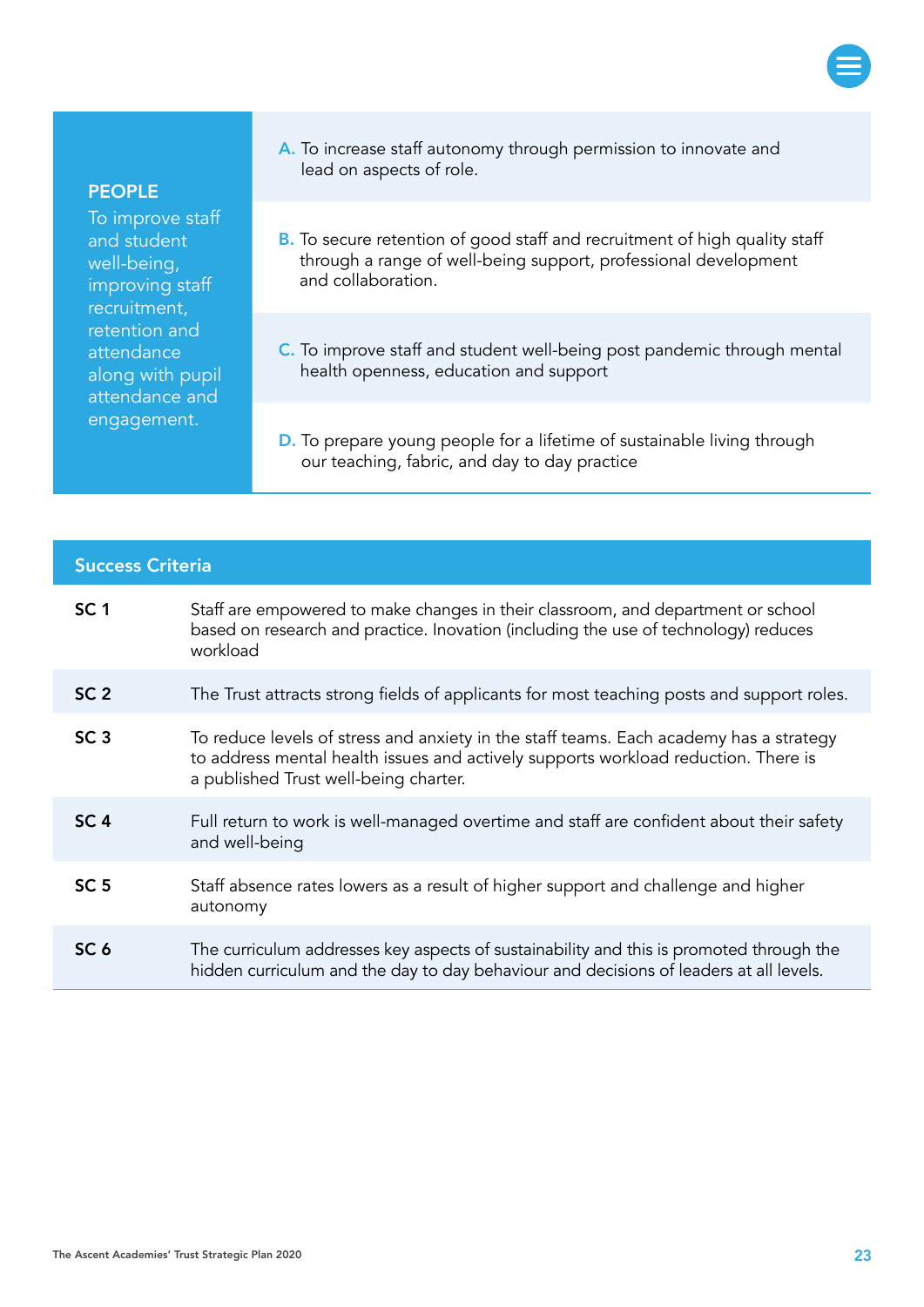

| <b>Evidence</b> |                                                                                                                       |
|-----------------|-----------------------------------------------------------------------------------------------------------------------|
| SC <sub>1</sub> | Control scores on well-being survey increase.<br>E1                                                                   |
|                 | Staff retention rates and exit interviews.<br>E <sub>2</sub>                                                          |
| SC <sub>2</sub> | There are no unfilled leadership vacancies in any academy due to<br>E1<br>non-recruitment rounds.                     |
| SC <sub>3</sub> | Reduction in numbers of staff identifying as anxious or stressed at work by 20%<br>E1<br>(well-being survey annually) |
| SC <sub>4</sub> | Staff sickness absence rates return to pre-pandemic rate or better.<br>E1                                             |
|                 | Responses on personal well-being section of survey.<br>E <sub>2</sub>                                                 |
| SC <sub>5</sub> | PM meetings agree levels of autonomy and empower staff.<br>E1                                                         |
|                 | Research model becomes part of the PM process for most.<br>E <sub>2</sub>                                             |
| SC <sub>6</sub> | Planned, shared curriculum modules in place.<br>E1                                                                    |
|                 | Academies achieve the Sustainable schools award.<br>E2                                                                |

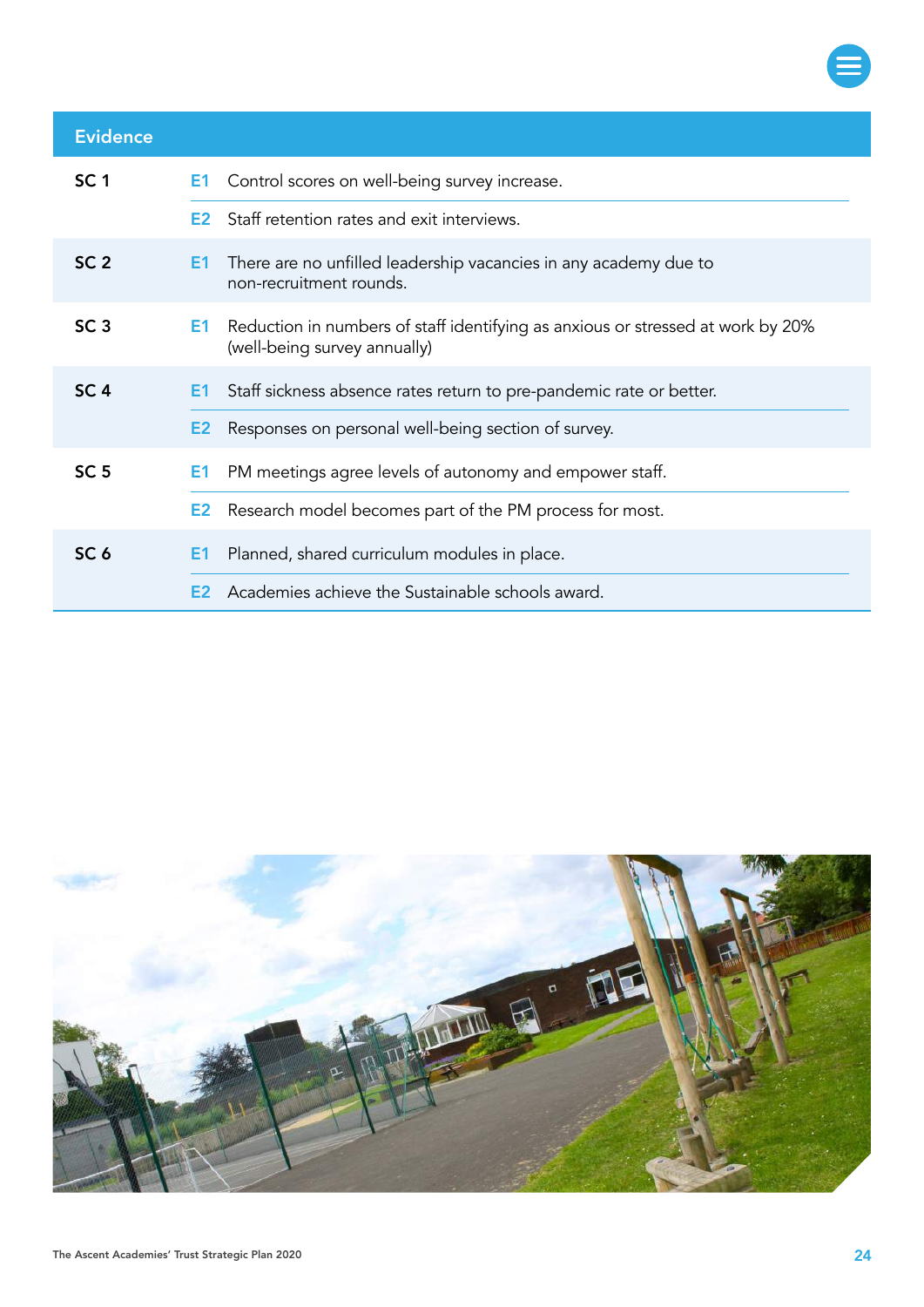

| <b>Key Performance Indicators</b> |                                                                                   | <b>Responsible for Monitoring</b> |
|-----------------------------------|-----------------------------------------------------------------------------------|-----------------------------------|
| <b>KPI 13</b>                     | Pupil attendance in all academies<br>is above 91%.                                | LAB & SC                          |
| <b>KPI 14</b>                     | Levels of PA is below 20% in secondary<br>academies and 15% in primary academies. | <b>LAB</b>                        |
| <b>KPI 15</b>                     | All leadership vacancies are filled.                                              | <b>SC</b>                         |
| <b>KPI 16</b>                     | Teacher absence rates are at or less than<br>4% in each academy.                  | LAB & SC                          |
| <b>KPI 17</b>                     | Support staff absence rates are at or<br>less than 4%.                            | LAB & SC                          |
| <b>KPI 18</b>                     | Safeguarding of all staff and students is<br>effective in each academy.           | LAB & SC                          |
| <b>KPI 19</b>                     | Well-being scores > 3 for each section overall.                                   | <b>Annual Survey</b>              |

| <b>Identified Risk</b> |                                                                                                                                                            |    | <b>Strategies to Mitigate</b>                                                                   |  |
|------------------------|------------------------------------------------------------------------------------------------------------------------------------------------------------|----|-------------------------------------------------------------------------------------------------|--|
| R <sub>8</sub>         | Staff absence rates continue<br>to rise and supply costs<br>place budgets at risk.                                                                         |    | M1 Close monitoring of the budget position by EHT.<br><b>M2</b> Staff absence insurance policy. |  |
| R <sub>9</sub>         | Staff absence significantly<br>affects the stability of the<br>academy to deliver high<br>quality TL&A, behaviour<br>and safety and therefore<br>outcomes. | M1 | Flexible deployment of resources across the Trust.                                              |  |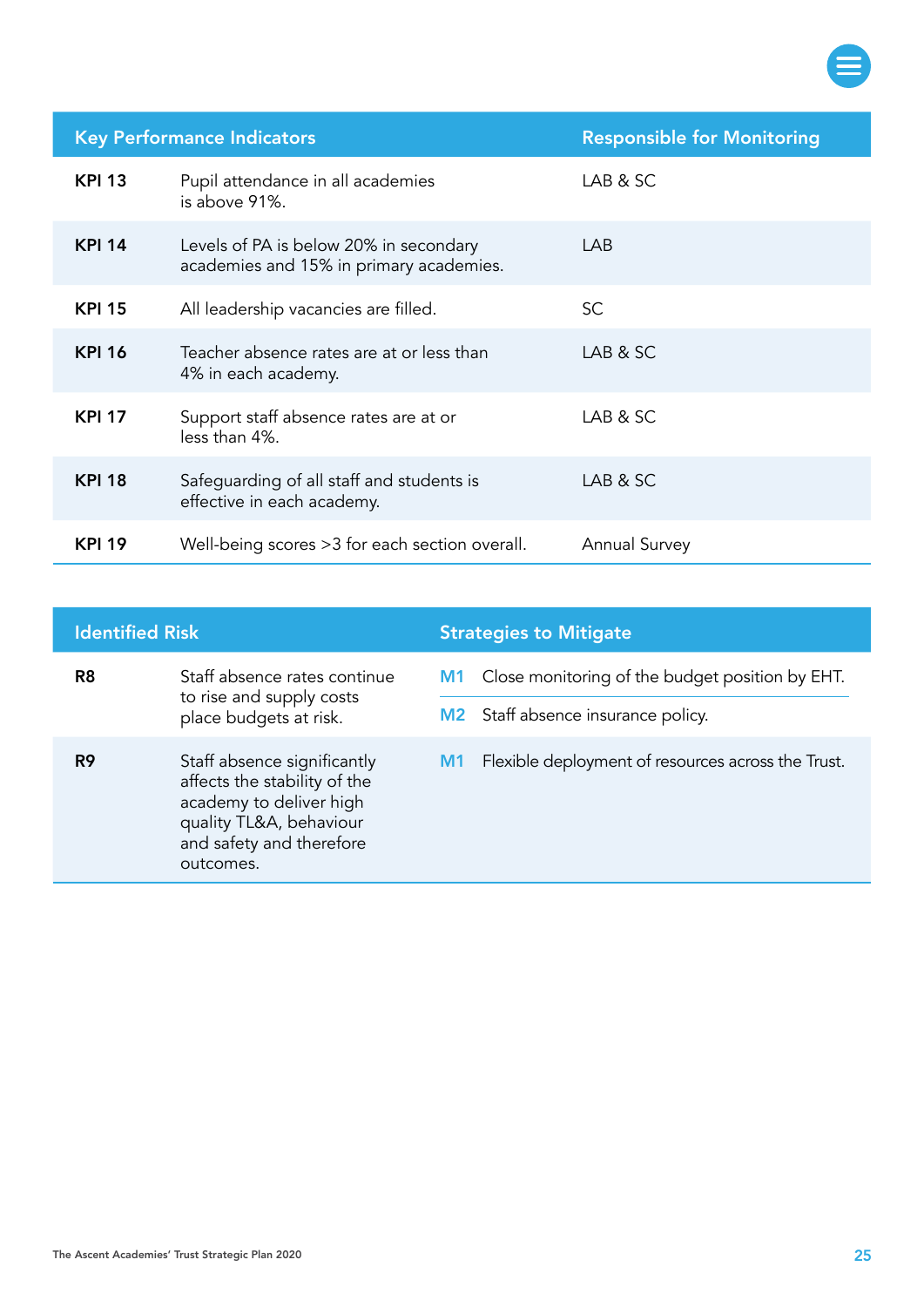

## 8.0 Financial Plan

|                                                   | $2017 - 18$<br>f'000 | 2018-19<br>f'000 | 2019-20<br>f'000 |
|---------------------------------------------------|----------------------|------------------|------------------|
| Income                                            | 13,856               | 14,100           | 15,697           |
| <b>Expenditure</b>                                | 13,925               | 14,100           | 15,697           |
| Surplus / (deficit)                               | (69)                 | $\mathbf 0$      | $\mathbf 0$      |
| <b>Reserves B/F</b>                               | 1136                 | 1067             | 1067             |
| <b>Reserves C/F</b>                               | 1067                 | 1067             | 1067             |
| Reserves as a % of income                         | 7.7%                 | 7.7%             | 7.7%             |
| <b>Number of Academies</b>                        | 5                    | 5                | 7                |
| <b>Pupil Numbers</b>                              | 799                  | 810              | 900              |
| Average funding per pupil                         | £17,342              | £17,407          | £17,441          |
| <b>Academy % contribution</b><br>to central costs | 4%                   | 4%               | 3.8%             |



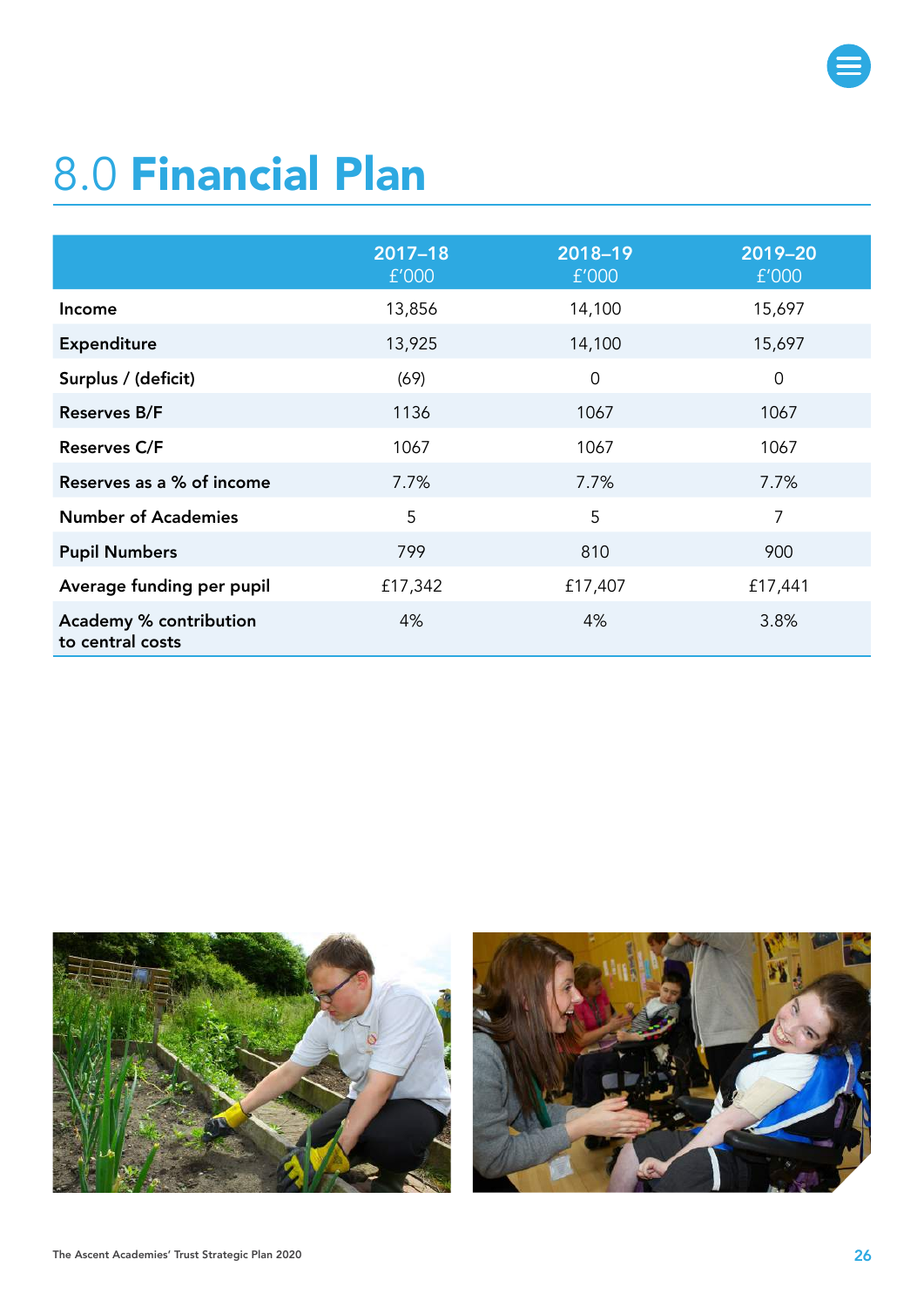

## Assumptions and Guidance

- 1. Financial Planning Model for 2017/18 is based on the budget approved by Trustees in July 2017 and for later years assumes all academies will be operating within a balanced position from 2018- 19 onwards. All additional academies opened by the Trust or joining the Trust will aim to achieve a 3%-5% surplus in year.
- 2. 2017/18 based on 5 academies, no new additions in the year. £69k in year deficit budget due to overhanging costs from surplus vacant site (New Bridge Lower – in process of surrendering lease and handing back to the LA in year).
- 3. 2018/19 based on 5 academies, although preparing for the opening of the new Free School and additional converter academy in 2019/20. Balanced budget forecast and surplus site disposed of. Increase in commissioned placed at 2 academies taking pupil/place numbers to 810.
- 4. 2019/20 based on 7 academies, including the new special free school in Sunderland and the planned addition of another Good or Outstanding special school joining the Trust. Small surplus budget set as a result of the Free School. Pupil numbers increased by 30 from the Free School and an estimate of 60 from the other additional converter academy. Academy contributions to central Trust costs forecast to reduce to 3.8% as a result of the additional academies and contribution they make to central services/costs.
- 5. Reserve policy to remain at 5% of annual income to ensure the Trust remains in a healthy and stable position and enable flexibility for capacity building and future investment and growth. Guidance indicates that academy trusts should maintain surplus funds of between 3% and 5% of total income.
- 6. Central support costs include Chief Executive, Deputy Chief Executive, Finance, HR, Facilities, IT and Governance Managers/ Lead, support staff, external audit, internal audit, pension audit costs, safeguarding and health & safety for all academies and assumes a 4% contribution of annual income from all academies.
- 7. Financial plans are challenged annually by Trustees through the Finance, Risk and Resources Committee.



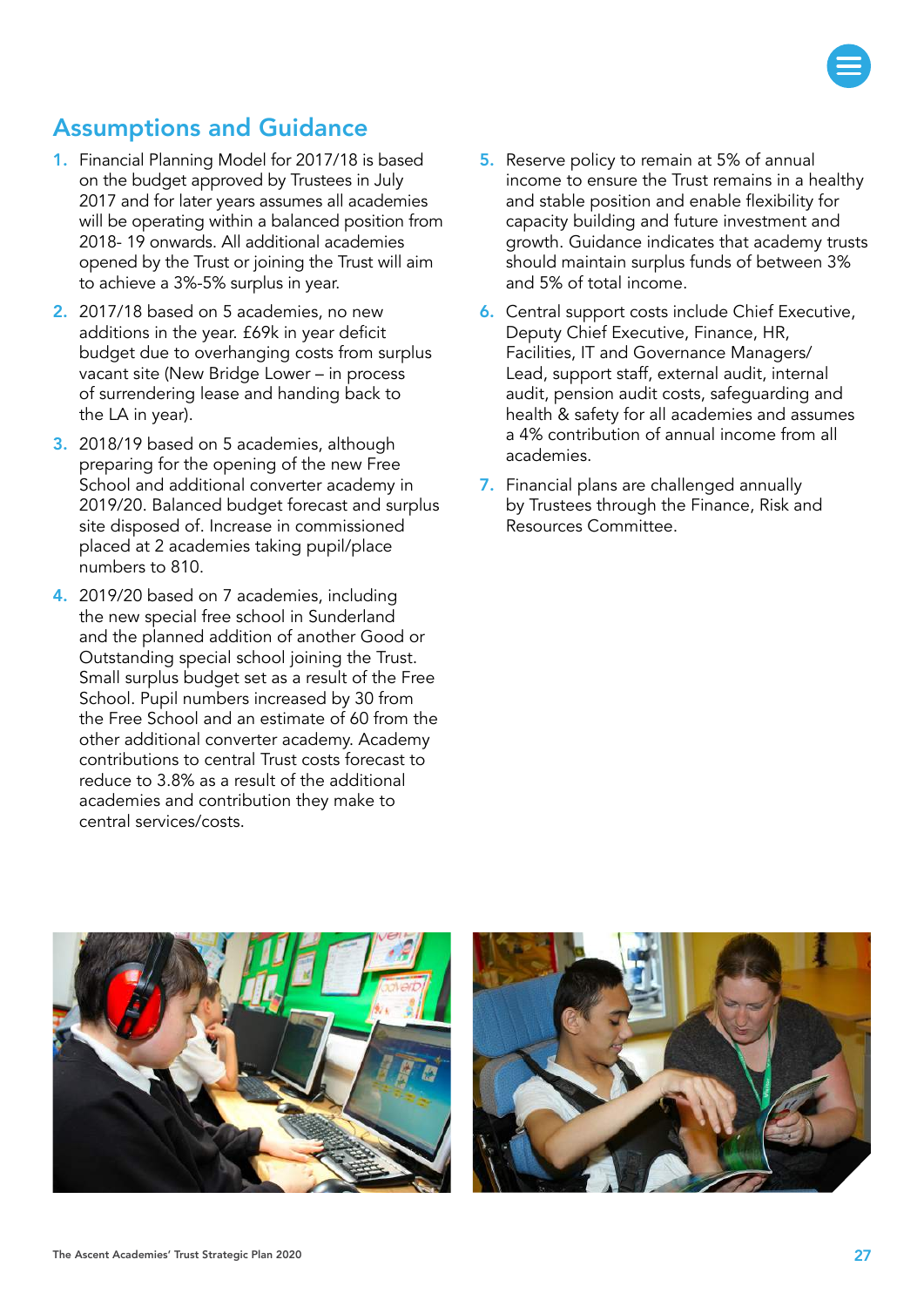

## 9.0 Growth Strategy

The Ascent Multi- Academy Trust aims to provide exceptional support for pupils with a range of Special educational needs. The Trust aims to have between 8 and 10 special schools working in hubs over 2 geographical areas in the North-East over a 5 year measured expansion plan. This will include the application for the Free School in Sunderland.

These areas will include, current Local Authorities (Sunderland, Durham and Stockton) and in addition we will consider other authorities such as Redcar & Cleveland, Middlesbrough and Gateshead. Given the collaborative model of the Trust, a maximum of 45 minutes travelling time between academies within the hub has been identified. Hubs will enable a North/South collaboration.

Two collaborative hubs; one in the North and one in the South of the region would provide a sustainable collaborative model of school to school support and enable a level of local governance.

The Trust intends to grow through the converter approach of high performing special schools coming in to the Trust reflecting the Government agenda of all schools becoming academies by 2020. We will only consider sponsorship of underperforming schools when the existing academies in the Trust are all good or outstanding. The Trust has no current plans to expand outside of the region.

An expanding MAT of this size will inspire greater collaboration and innovation, built on current good practice. When a school is proposed to be part of our MAT we consider:

Moral obligation

Size of school and designation

Financial position of school

Distance between schools

Ofsted category of the school

However, our moral obligation to raise standards and address under-performance remains the overriding consideration and this must be considered in terms of ensuring no existing students are at detriment.

Our intention and ambition is to create a network of outstanding special schools that thrive through collaboration and interaction.

We feel a sense of responsibility and obligation to expand. We will only expand when we have the capacity to do so. It is the responsibility of the Trust to build capacity as it develops.

Our Trust will serve a range of communities including those with relatively high levels of deprivation.

#### What we won't do..

Put competition before collaboration.

Expand through sponsorship without all existing academies being in a strong position

Nor do anything that would be detrimental to any young person, staff or school in a neighbouring community.